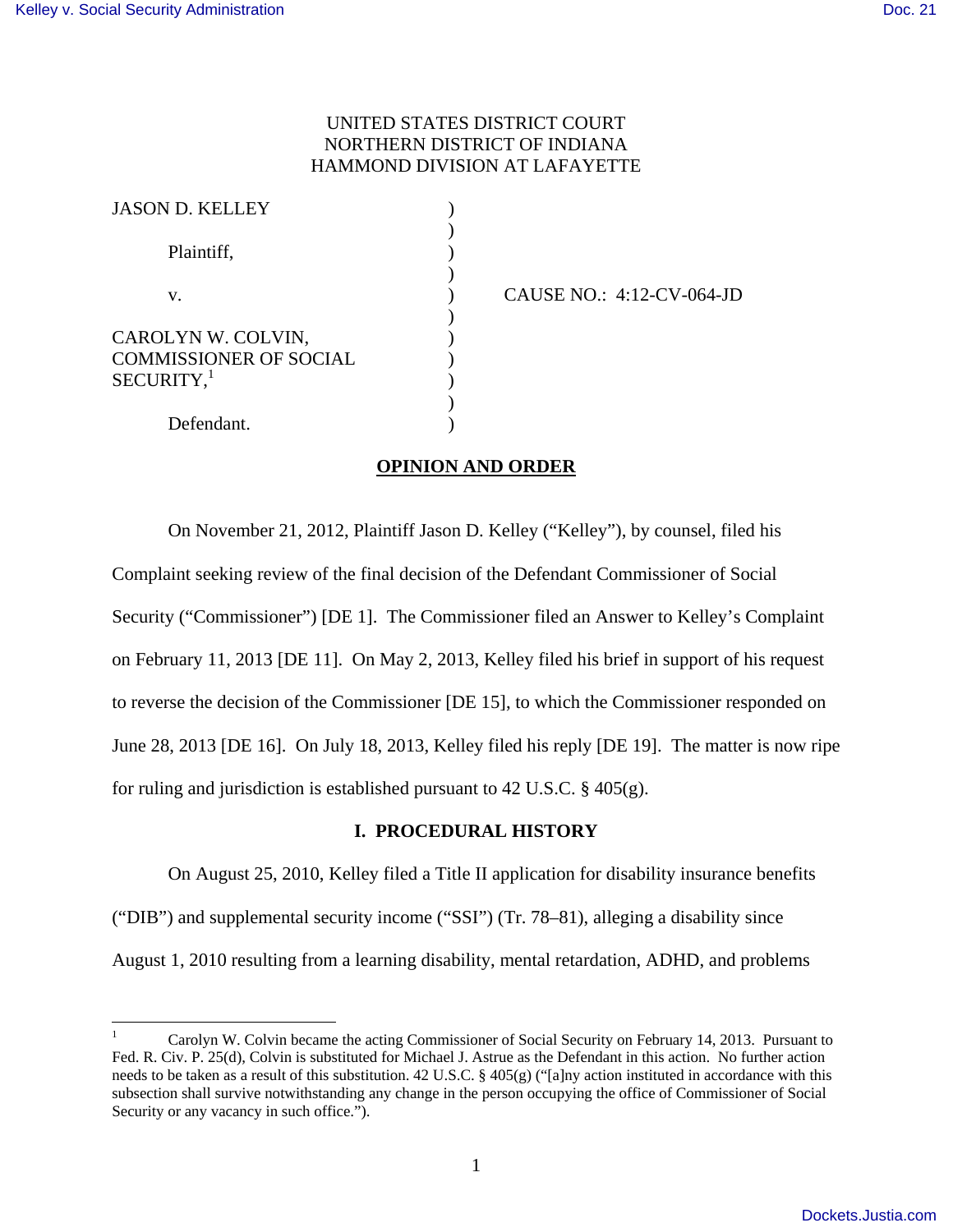with reading.  $(Tr. 224)$ . Kelley's applications were initially denied on September 3, 2010, and again upon reconsideration on October 28, 2010. (Tr. 82–95). Consequently, on November 2, 2010, Kelley requested a hearing before an Administrative Law Judge ("ALJ"). (Tr. 100–01).

 On June 30, 2011, Kelley, represented by counsel, appeared and testified at a hearing held before ALJ Jason Mastrangelo in Valparaiso, Indiana. (Tr. 32–61). Kelley's mother, Margaret Sako, and a Vocational Expert ("VE"), Leonard Marion Fisher, Ph.D., also testified. (Tr. 61–76). Thereafter, the ALJ determined that Kelley was capable of performing his past work and other work in the economy, and thus, did not qualify for benefits. (Tr. 26). Kelley requested that the Appeals Council review the ALJ's decision, but his request was denied on August 16, 2012, making the ALJ's decision the Commissioner's final decision. (Tr. 5).

### **II. STATEMENT OF FACTS**

#### *A. Medical Background*

Kelley was born on May 20, 1982; therefore, he was 28 years old when he applied for disability and 29 years old on the date the ALJ issued his decision. (Tr. 38). A sixth grade educational evaluation completed in September 1994 provided that Kelley functioned academically at a first or second grade level. (Tr. 254). Various tests were also performed in September 1994, including the Wechsler Intelligence Scale for Children Test Third Edition ("WISC-III"), Wechsler Individual Achievement Test, the Adaptive Behavior Scale ("ABS"), and the Developmental Test of Visual-Motor Integration. (Tr. 182–188, 252–54). The WISC-III yielded a full-scale IQ score of 56, a verbal IQ score of 66, and a performance IQ score of 59, and these scores fell within the mild mentally handicapped range. (Tr. 184, 253). Additionally,

 $\overline{a}$ 2 The regulations governing the determination of disability for DIB are found at 20 C.F.R. § 401.1501 *et. seq.*, while the SSI regulations are set forth at 20 C.F.R. § 416.901 *et. seq.* Because the definition of disability and the applicable five-step process of evaluation are identical for both DIB and SSI in all respects relevant to this case, reference will only be made to the regulations applicable to DIB for clarity.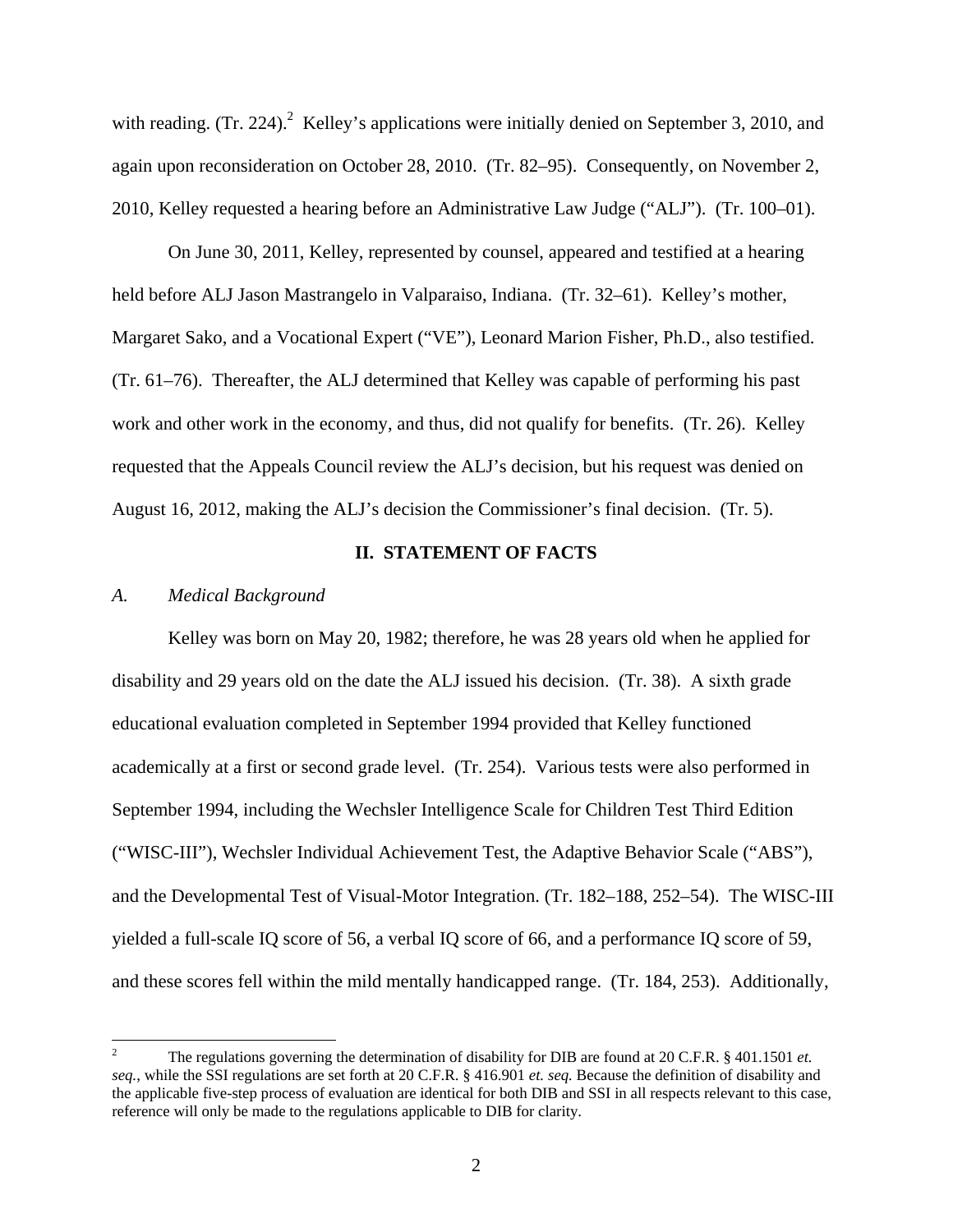the WISC-III revealed that Kelley's short term auditory memory was in the low average range, attention to visual detail and speed at remembering and reproducing symbols were in the borderline range, and all other subtests were within the mental retardation range. (Tr. 253). The ABS indicated that, while Kelley's personal self-sufficiency and social/personal adjustments were well developed, Kelley exhibited deficits in community self-sufficiency and social/personal responsibility. (Tr. 253). Overall, the tests revealed that Kelley's intellectual ability fell within the mildly mentally handicapped range and that his academic skills were within the first to second grade range. (Tr. 255). Accordingly, school psychologist Gail Mayton noted that Kelley still needed the school's special education services. (Tr. 254). September 1994 notes from Kelley's teachers indicate that they observed Kelley having continued difficulty with staying on task and completing homework and he often needed instructions repeated, however he did get along with his peers. (Tr. 187).

On September 27, 1995, WISC-III test results indicated that Kelley had a verbal IQ score of 66, a performance IQ score of 59, and a full-scale IQ score of 56. (Tr. 255). The Wechsler Individual Achievement Test revealed that Kelley performed reading, writing, and math skills at the first and second grade levels. (Tr. 255).

An annual review conducted in November 1995 indicated that Kelley was enrolled in the seventh grade in the mildly mentally handicapped program and he was functioning "very low" in the program compared to his program peers, he was having difficulty with memory and abstract reasoning, and he was reading at a second grade level. (Tr. 171–79). The records also indicated that he was earning low grades in his classes. (Tr. 174).

For the 1996–1997 academic school year, administrators again placed Kelley in a special education program for most of the school day because of his mildly mentally disabled status. (Tr.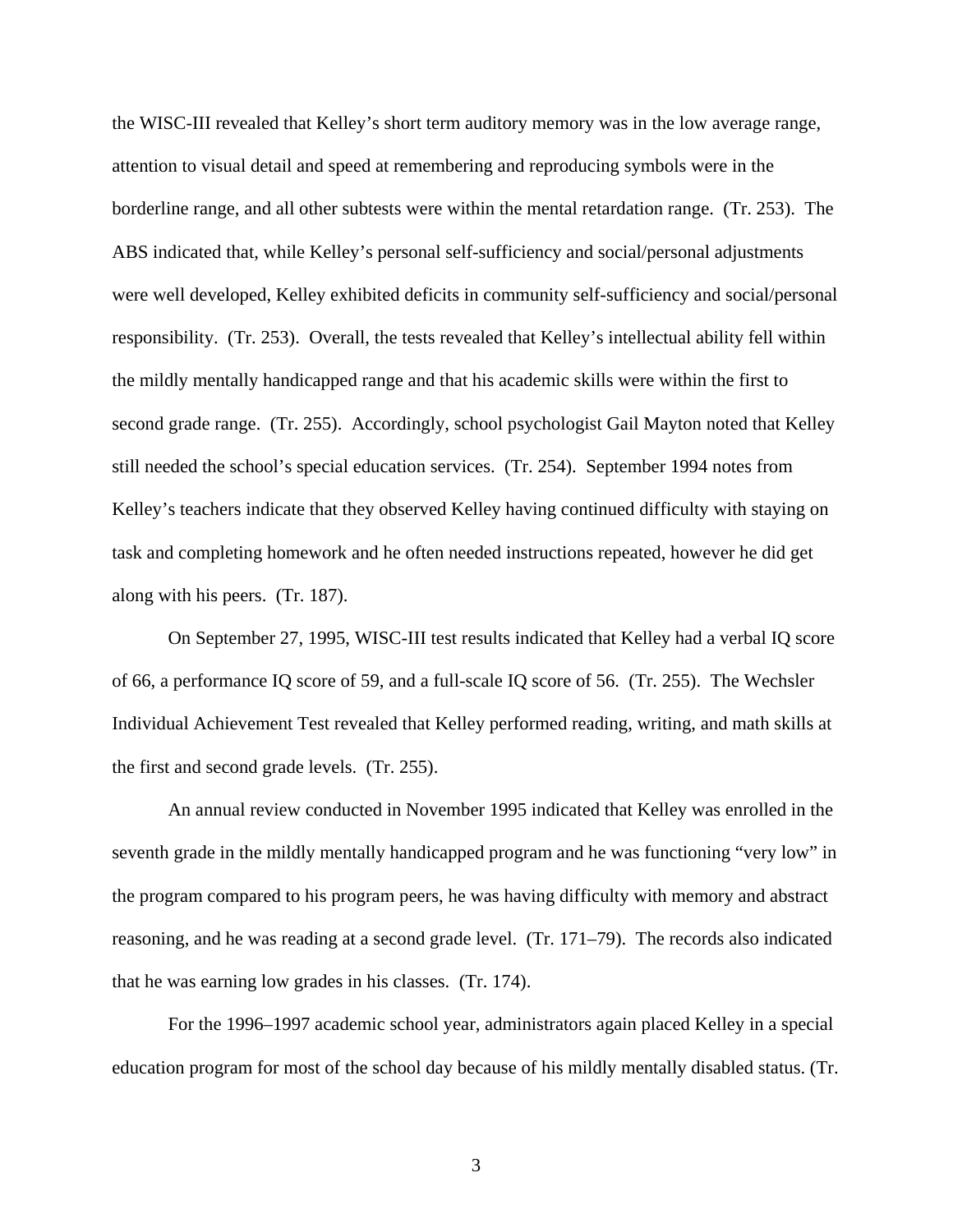165–70, 180). The records additionally noted that Kelley's skills were well below functional levels, he did not complete homework, and he was on Ritalin for ADHD.

 On October 23, 1997, when Kelley was in the ninth grade, his level of functioning was re-evaluated. (Tr. 247–51). Testing revealed that Kelley had a verbal IQ score of 56, performance IQ score of 68, and full-scale IQ score of 58. (Tr. 248). The Adaptive Behavior Evaluation Scale (School Version) ("ABES-R") indicated that his adaptive behavior quotient<sup>3</sup> was just below average. (Tr. 250). School Psychologist Jennifer Koskey explained that Kelley "continue[d] to function in the range of a student who is mentally handicapped." (Tr. 251). She further asserted that, while Kelley increased his grade level in math, he continued to function at second and third grade levels with respect to his reading and spelling skills. (Tr. 251). She also noted that his adaptive behavior quotient was somewhat higher than expected, his self-care and communication skills were well developed, and he was able to complete simple household tasks and fix simple meals. (Tr. 251). However, she also recognized that Kelley experienced difficulty getting started on assignments and finishing them accurately after instructions were provided. (Tr. 251).

 In March of 1999, Kelley's individualized education program report noted that he was pursuing a special education curriculum which focused on vocation and life skills. (Tr. 257). The report indicated that his reading skills were poor, he needed a lot of help with assignments for any general education class, and he functioned at a moderate mentally handicapped level. (Tr. 256, 259). In describing Kelley's strengths, the report noted that Kelley had good work habits and communication skills, and he worked well with his hands. (Tr. 258). The school ultimately implemented a series of educational modifications and accommodations to assist

 $\overline{\phantom{a}}$ 3 The adaptive behavior quotient represents the degree with which one meets the standards of personal independence and social responsibility expected for one's age. (Tr. 250).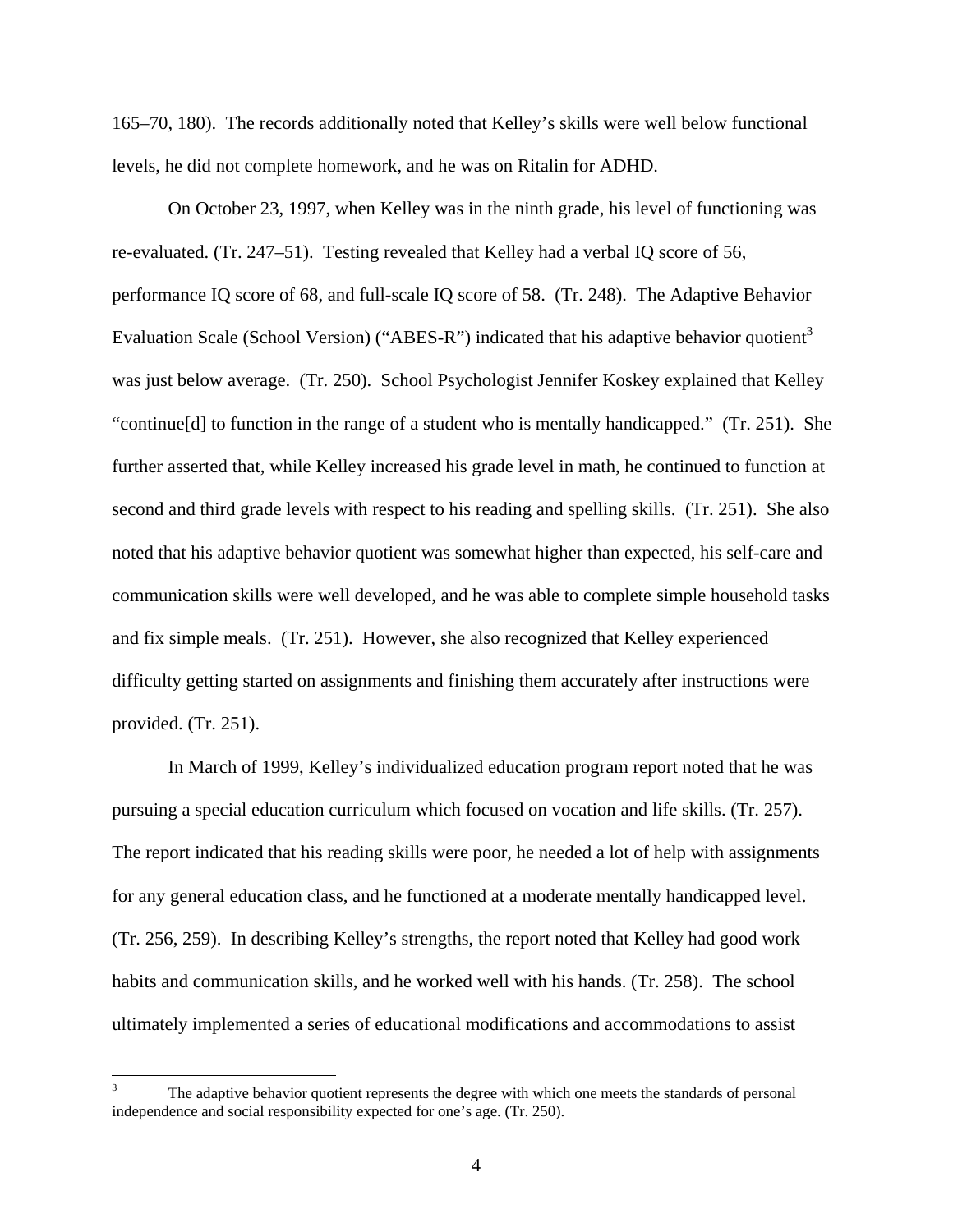Kelley with his ability to learn, which included among other things the need to give written directions to supplement verbal directions, reduce visual distractions, and provide individualized allotted time to complete assignments. (Tr. 266).

Kelley's participation in the school's work experiences program in 1999/2000 and 2000/2001 revealed that he received good reviews, although he required more attention and direction than other employees in many aspects. (Tr. 274–77). Specifically, a review from his employer revealed that Kelley required more attention than other employees with regard to remembering instructions, performing tasks that required some imagination or decision-making, and taking initiative on the job. (Tr. 276). He also had some difficulty with remaining on task.

 On November 13, 2000, school personnel conducted an assessment of Kelley's functioning. (Tr. 244–46). At the time, Kelley had been attending classes in the morning and then working at McDonald's. (Tr. 245). Notes from the evaluation indicated that he appeared to be doing well at his job, but that he did "not show much effort with academics in the classroom setting." (Tr. 245). Kelley's ABES-R evaluation resulted in a below average score of 78, where an average behavioral quotient would be 90 to 109. (Tr. 245–46). School Psychologist Jennifer Koskey noted that Kelley, who was in the twelfth grade at the time, demonstrated first and second grade skills and lacked communication and social skills. (Tr. 244, 246). Further, she recognized that although Kelley seemed to be gaining more from his experience in the workplace, he was less interested in classroom academics. (Tr. 246).

 On August 17, 2009, consultative psychologist Dr. Victor Rini evaluated Kelley. (Tr. 287–89). With regard to Kelley's history, Dr. Rini noted that Kelley was single and living in his father's home with his two-year-old daughter. (Tr. 287). At the time, Kelley reported to Dr. Rini that he was in good physical health and denied any problems with anxiety or depression, yet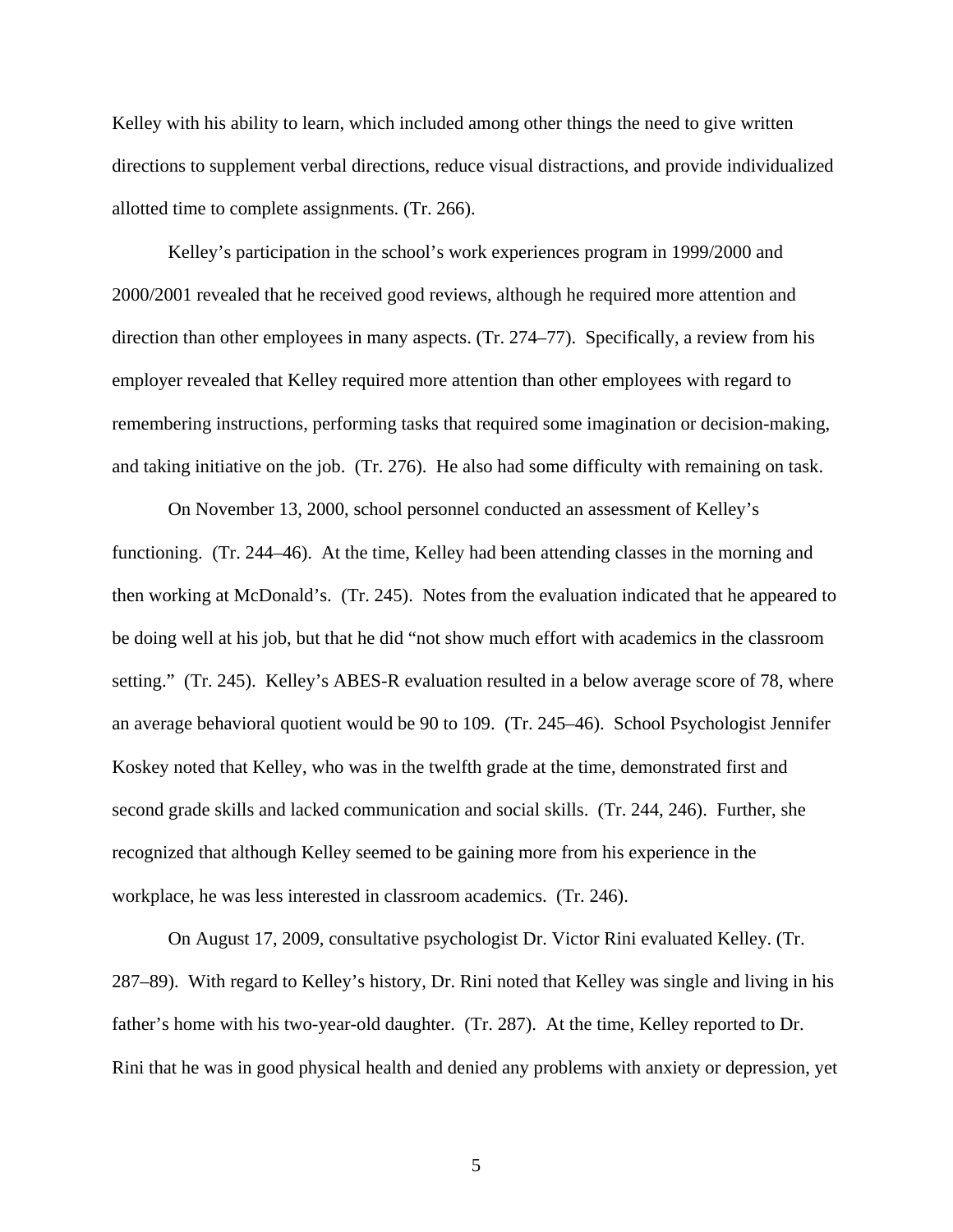he also complained that he had trouble sleeping for months. (Tr. 287). Dr. Rini observed that Kelley's mood and affect was "pleasant with underlying depression and anxiety." (Tr. 287). After conducting a WAIS-III examination, Dr. Rini found that Kelley had a verbal IQ score of 67, a performance IQ score of 72, and a full-scale IQ score of 66. (Tr. 283). Kelley's verbal and full-scale scores were described as extremely low, and his performance score was described as borderline. (Tr. 283). Dr. Rini asserted that Kelley was not bothered by anxiety or depression during testing and that accordingly, Kelley's test scores accurately measured his memory and intellectual abilities. (Tr. 287). Additionally, Kelley was assigned a Global Assessment of Functioning  $("GAF")^4$  score of 59. (Tr. 288).

During the evaluation, Kelley reported that he had obtained a driver's license by having the test read to him and reported that he was able to provide for his own personal care, cook, clean, grocery shop, perform cash transactions, do laundry, and pick up after his child. (Tr. 288). However, Dr. Rini emphasized that Kelley's "report of his own capabilities may not be altogether reliable" and explained that Kelley not only had significant and overt deficits with functional academic skills and social skills, he also "overstated his actual ability to function in other areas of adaptive function . . . based on his test scores, which suggest[ed]—for example that he is not able to provide for his own home as he maintains he can." (Tr. 288). Based on his findings, Dr. Rini diagnosed Kelley with mild mental retardation and adjustment disorder with depression and anxiety. (Tr. 288). In conclusion, Dr. Rini emphasized that Kelley functioned in

 $\frac{1}{2}$ 4 A GAF score measures a clinician's judgment of the individual's overall level of psychological, social, and occupational functioning. *See* DIAGNOSTIC & STATISTICAL MANUAL OF MENTAL DISORDERS-Text Revision 32 (4th ed. 2000). The higher the GAF score, the better the individual's level of functioning. While GAF scores have recently been replaced by the World Health Organization Disability Assessment Schedule, at the time relevant to Kelley's appeal, GAF scores were in use. *See* Wikipedia, Global Assessment of Functioning, http://en.wikipedia.org/wiki/Global\_Assessment\_of\_Functioning (last visited Feb. 3, 2014). A GAF score of 51–60 indicates moderate symptoms, such as flat affect and circumstantial speech, occasional panic attacks, or moderate difficulty in social, occupational, or school functioning.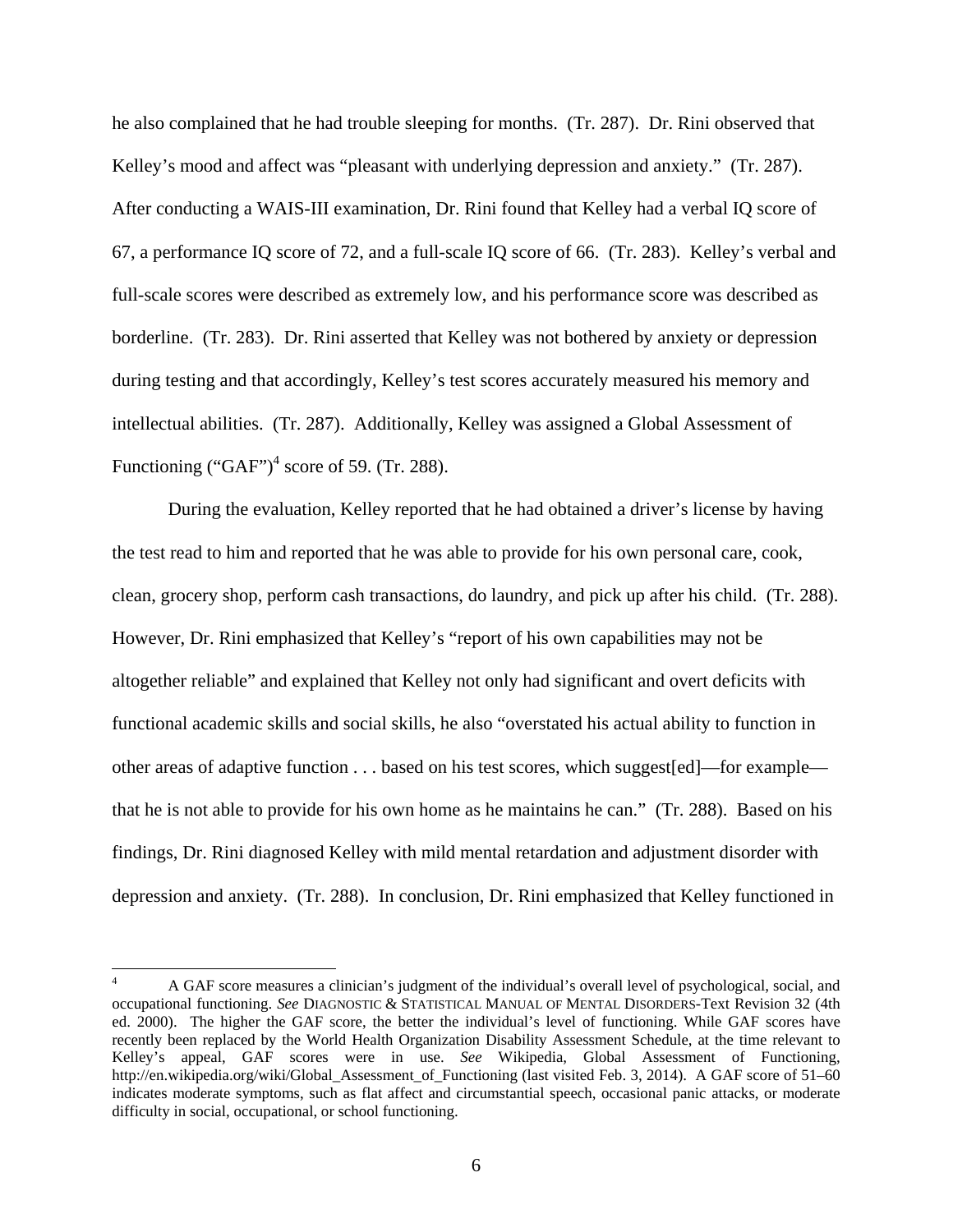the extremely low range of intellectual ability, his memory and concentration were in the low average range, and his social functioning was below average. (Tr. 288).

 On September 3, 2010, state agency physician Dr. Donna Unversaw completed a mental residual functional capacity ("RFC")<sup>5</sup> assessment and a psychiatric review technique based on Kelley's medical records. (Tr. 290–307). She opined that Kelley was not significantly limited in his ability to understand, remember, and carry out short and simple instructions or in his ability to remember locations and work-like procedures, but that he was moderately limited in his ability to understand, remember, and carry out detailed instructions. (Tr. 290). Additionally, Dr. Unversaw determined that Kelley was not significantly limited in his ability to maintain attention and concentration, to perform activities within a schedule with regular attendance, to sustain an ordinary routine without special supervision, to work with or in proximity to others without being distracted by them, to make simple work-related decisions, to sustain concentration and persistence, and to interact socially with the public, co-workers, and supervisors. (Tr. 290–91). She further opined that Kelley demonstrated no significant limitations with adaptation. (Tr. 291).

After noting Kelley's 1994 WISC scores and 2009 WAIS scores, along with Dr. Rini's findings, Dr. Unversaw opined that Kelley was capable of performing simple work. (Tr. 292). Notably, Dr. Unversaw also believed Kelley suffered from mental retardation (having had a valid verbal, performance, or full scale IQ of 60–70), but found that Kelley only had mild limitations in performing activities of daily living and maintaining social functioning, with moderate difficulties in maintaining concentration, persistence, or pace, and no episodes of decompensation. (Tr. 294–304). Subsequently, on October 28, 2010, state agency physician Dr. Joelle Larsen reviewed the evidence and affirmed Dr. Unversaw's assessment. (Tr. 308).

 $\overline{\phantom{a}}$ 5 Residual Functional Capacity is defined as the most a person can do despite any physical and mental limitations that may affect what can be done in a work setting. 20 C.F.R. § 404.1545(a)(1).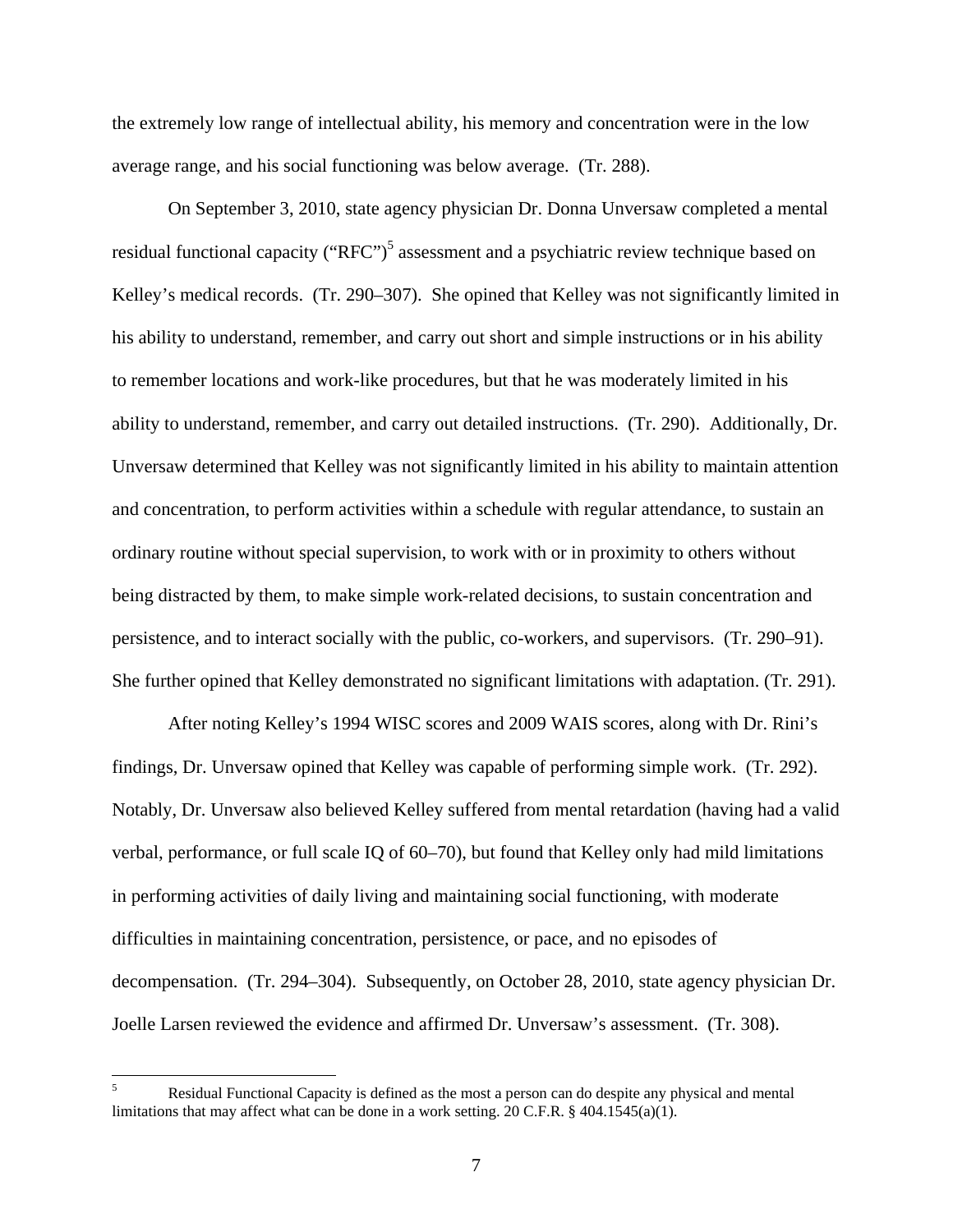### *B. Hearing Testimony*

 On June 30, 2011, a hearing was held during which Jason Kelley, his mother, and the Vocational Expert ("VE") testified. (Tr. 32–77).

1. Kelley's Testimony

Kelley confirmed that he spent several years in a special education program and was able to graduate high school. (Tr. 39). While in school, he sometimes drifted off and teachers had to remind him to pay attention. (Tr. 57). At the time of the hearing, Kelley had been employed for one week in a 90-day trial period with Vanguard. (Tr. 36, 41). He obtained the position after walking in and completing his own application. (Tr. 41–42). At Vanguard, he noted he assists with assembling semi-trailers, but has had difficulty learning the job, which includes operation of overhead cranes. (Tr. 40, 41). Notably, Kelley had already been told about mistakes he was making. (Tr. 48).

 Regarding previous employment, Kelley testified that he never had a job that lasted more than six months. (Tr. 42). In 2010, he was employed by Anchor Truck Center washing semitrucks; however, he confirmed that the job ended after a few months because the company "said [he] had an attitude towards other people." (Tr. 43). Thereafter, Kelley worked full-time as a dishwasher at Yesteryear's Meats, but he had to leave the job within two months because of family-related matters. (Tr. 43). Kelley also worked for three months as a dishwasher at Sand Creek Country Club ("Sand Creek"). (Tr. 44). He testified that at Sand Creek, he occasionally fell behind and that another worker would assist him in getting caught up. (Tr. 59–60). Kelley further explained that he only fell behind three or four times and that it was attributable to the restaurant being very busy. (Tr. 72). He felt that he was capable of keeping a reasonable pace otherwise. (Tr. 73). Despite the occasional struggle to keep up, Kelley was not reprimanded or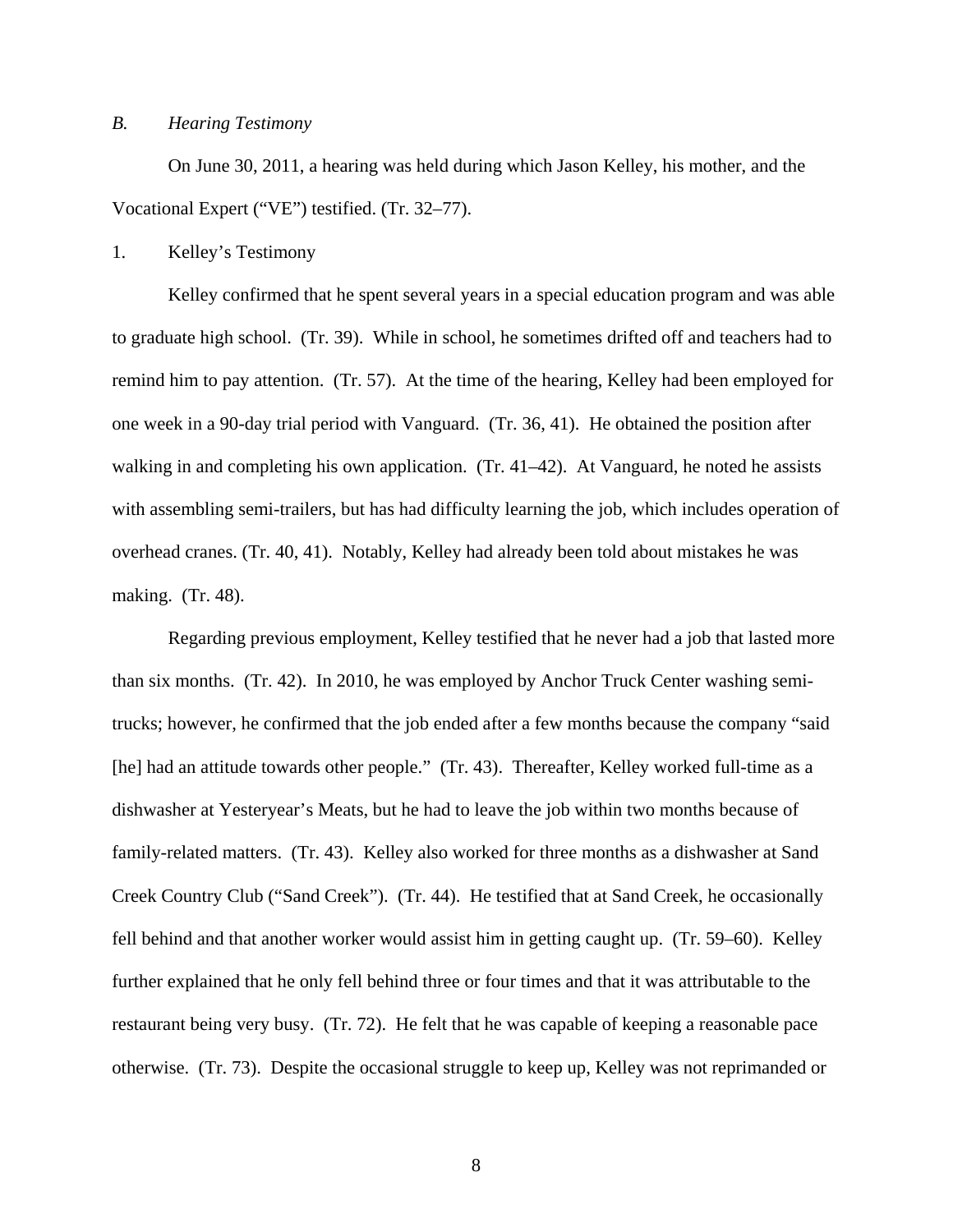fired from Sand Creek. (Tr. 59–60). Rather, his job at Sand Creek was terminated after he walked out because his employer would not permit him to go to the hospital when his eye was bothering him. (Tr. 44).

 When asked what inhibited him from working, Kelley explained that he had trouble concentrating on the work, although he denied having any physical problems. (Tr. 47, 48). He asserted that the more tasks he is given, the more distracted he becomes. (Tr. 47). Kelley explained that he was able to work several hours without becoming distracted, but thereafter he sometimes began "spacing off" and then stopped paying attention to what he was doing. (Tr. 48). He believed he could lift 90 to 100 pounds at a time. (Tr. 46).

Kelley testified that he lives on his own but his bills and the rent are taken care of in exchange for his helping out around the house, and he takes care of his four-year-old daughter with help from his mother. (Tr. 38, 49, 52). He explained that his mother sometimes assists him with cooking, laundry, and watching his daughter. (Tr. 52, 53). While Kelley previously had difficulty doing laundry, once he was taught how to properly separate the clothing and operate the washer, he no longer experienced difficulty with laundry. (Tr. 54). He has his driver's license and can use his GPS to help him travel from one place to another. (Tr. 39, 288). Kelley asserted that, while he continues to struggle with reading some words, he is able to read children's books to his daughter. (Tr. 40). He believed that he could manage his own finances, but had difficulty with it at times and had trouble tracking the balance of his food stamps. (Tr. 49–50). Kelley also maintained that he was capable of taking care of his personal needs, such as showering, changing, and getting his clothes together. (Tr. 56). He also did not have any difficulty operating his cellular phone or using a gas pump. (Tr. 61).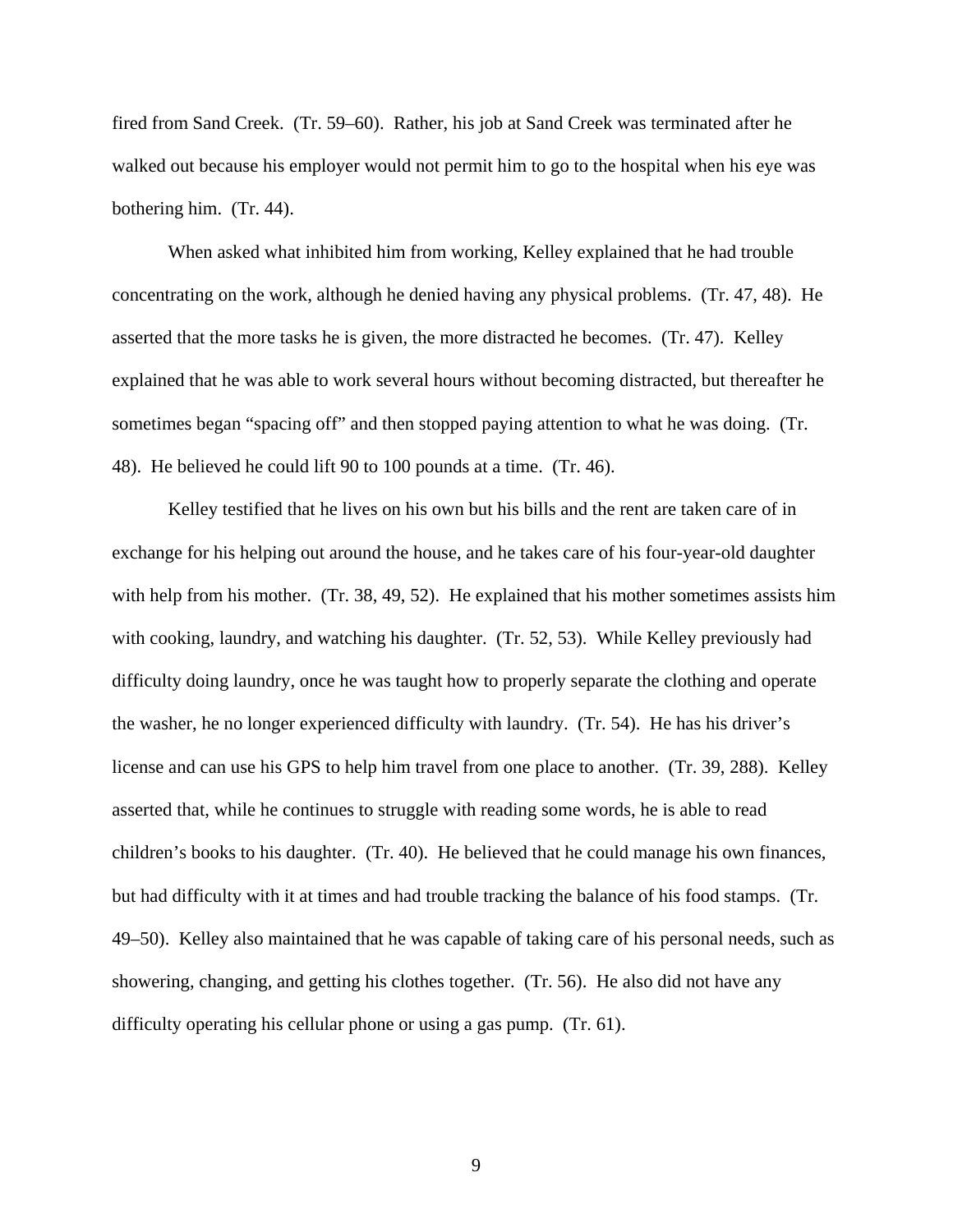Kelley testified that he enjoyed fishing, canoeing, and playing baseball and basketball. (Tr. 53). He explained that he has a temper, but treats others with respect if they do the same. (Tr. 55). Kelley denied taking medications or engaging in any type of counseling (Tr. 56), although he was previously taking Ritalin until doctors took him off of the medication for reasons that were unknown to Kelley. (Tr. 59).

## 2. Margaret Sako's Testimony

 Kelley's mother, Margaret Sako, testified that Kelley may have exaggerated some of his abilities. (Tr. 62). Specifically, she explained that she caught Kelley doing a full load of laundry on the low cycle, he missed a couple of his daughter's doctor appointments, and he struggled to keep track of his checking account balance. (Tr. 62). Although Ms. Sako asserted that she assisted in keeping an eye on and bathing her granddaughter, she also stated that Kelley "can pretty much help take care of [his daughter] and stuff." (Tr. 62). When questioned about Kelley's potential behavioral problems, Ms. Sako explained that Kelley gets angry over simple things. (Tr. 63). The ALJ asked whether Ms. Sako noticed any issues with depression or anxiety or whether Kelley just got upset easily, to which Ms. Sako answered that Kelley just got upset easily. (Tr. 63).

#### 3. Vocational Expert's Testimony

 The VE characterized Kelley's past work as a dishwasher as unskilled work with a medium exertional level and an SVP of  $2<sup>6</sup>$ , although one of the dishwashing jobs actually performed by Kelley was performed at a heavy exertional level. (Tr. 65). The ALJ asked the VE whether an individual of Kelley's age, education, and work experience would be able to perform Kelley's past relevant work if the individual was limited to understanding,

 $\overline{a}$ 6 SVP stands for "specific vocational preparation," or the Dictionary of Occupational Titles way of measuring the amount of time required by a typical worker to learn the techniques, acquire the information, and develop the abilities needed for average performance in a specific work situation.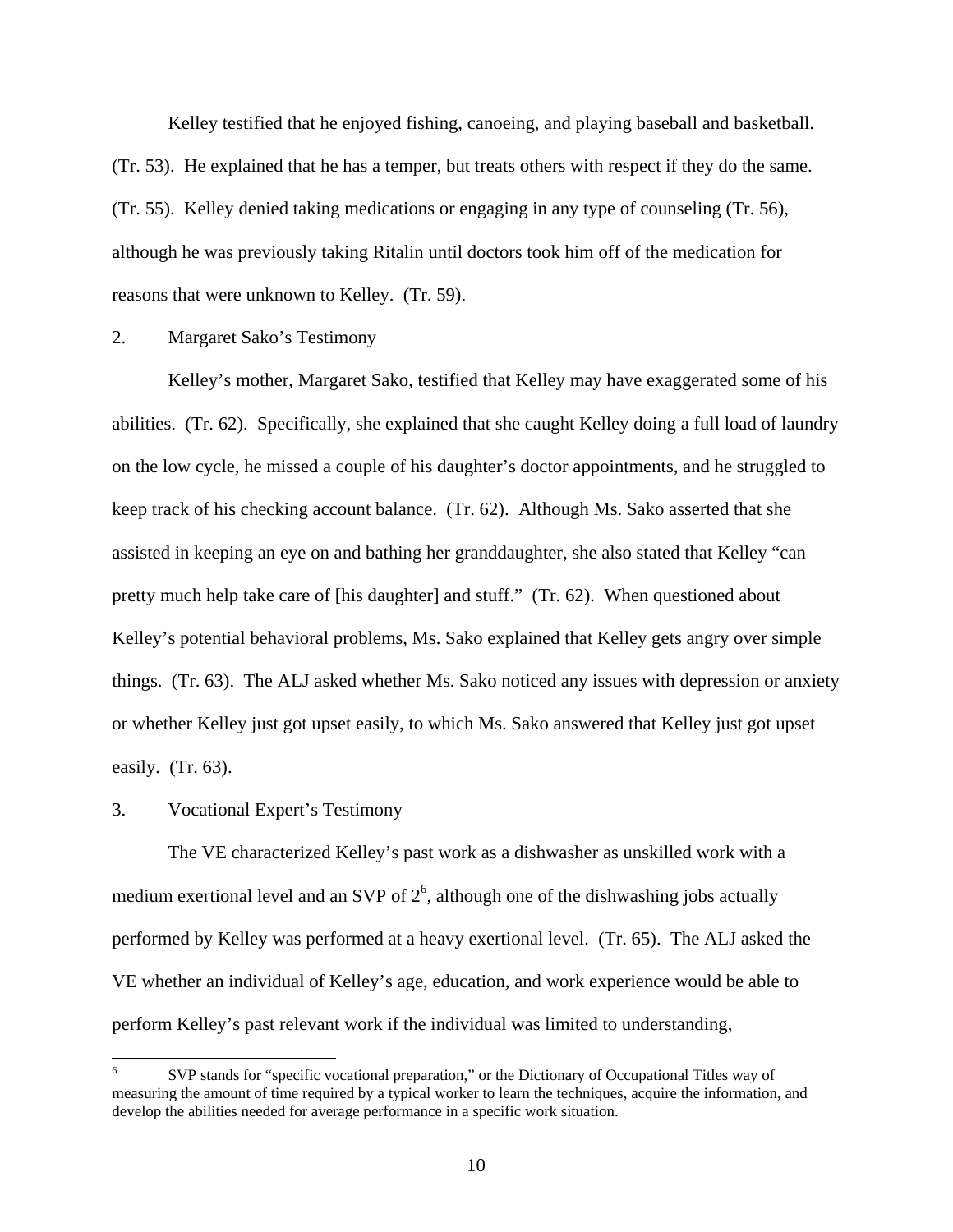remembering, and carrying out simple, routine, repetitive tasks; but could keep pace to complete tasks and meet quotas typically found in unskilled work; could read only short, simple words; and could perform tasks that did not require him to make change or handle money. (Tr. 65). The VE responded affirmatively, stating that Kelley's previous dishwasher position could accommodate the aforementioned limitations and restrictions. (Tr. 66). Additionally, the VE asserted that other jobs existed in the national economy, which would accommodate the same restrictions. (Tr. 66). These jobs were at the medium exertional level with an SVP of 2 and included, but were not limited to, positions as a hand packer (21,000 jobs in the state, 798,000 jobs nationally), dining room attendant (7,510 jobs in the state, 401,000 jobs nationally), industrial cleaner (49,000 jobs in the state, 336,000 jobs), and automobile cleaner (7,000 jobs in the state).  $(Tr. 66)$ .

 Next, the ALJ asked the VE about work that could be performed by a second hypothetical individual who had all of the previously-mentioned limitations in addition to the following restrictions: ability to engage only in goal-oriented work instead of production rate pace type of work; ability to only tolerate occasional changes in the work setting; and ability to make only occasional simple decision-making. (Tr. 68). The VE responded that a restriction concerning occasional work changes would not have any effect on the individual's ability to perform the previously identified jobs. (Tr. 69). However, limiting a person to only occasional simple decision making would preclude all full-time, competitive employment. (Tr. 68–69). In addition, the VE testified that an individual who was unable to understand, remember, and carry out simple, routine tasks over an eight-hour day would be precluded from employment. (Tr. 69).

 When asked about Kelley's occasional tendency to fall behind as a dishwasher and require extra help, the VE explained that the extra help that was required on only a few occasions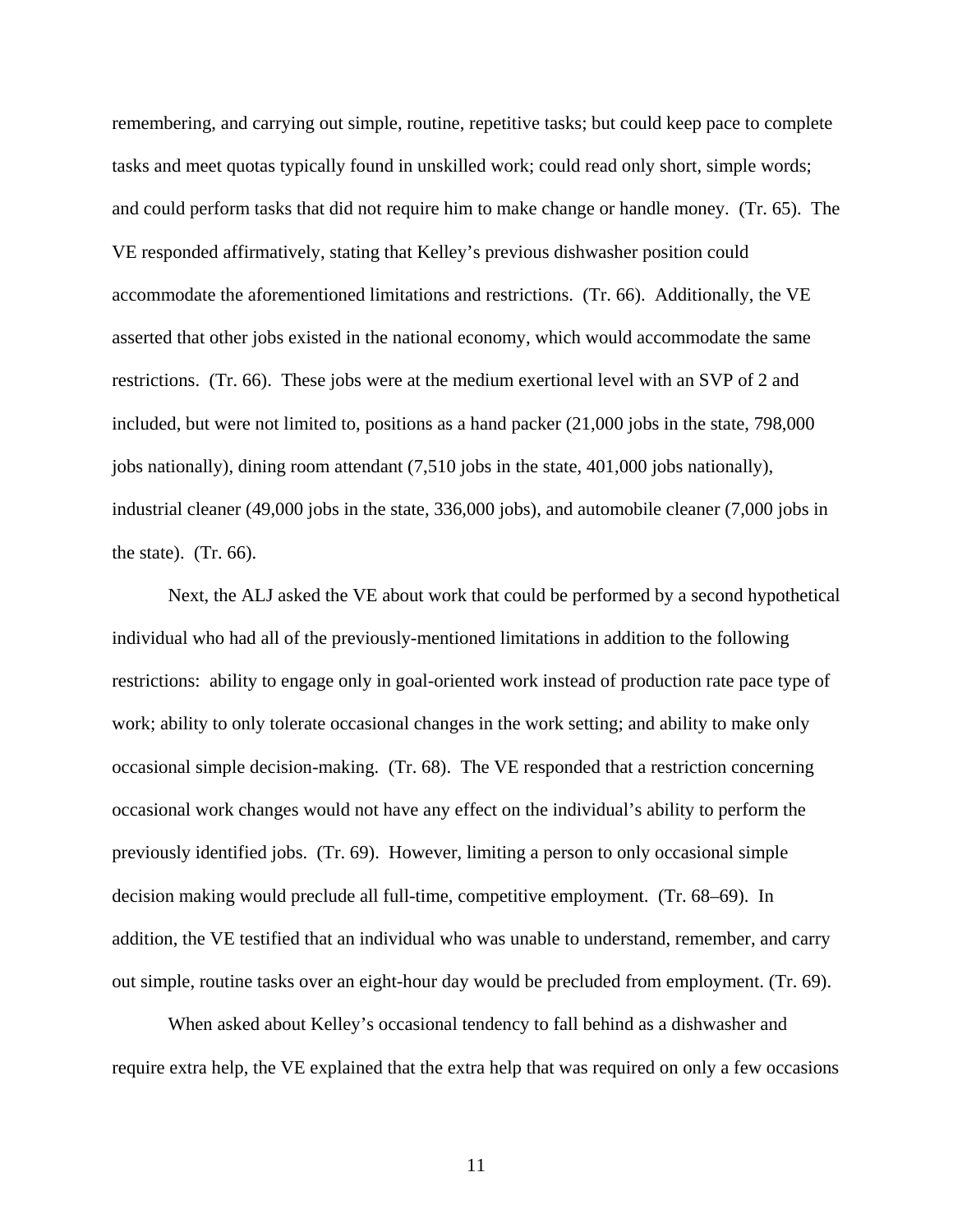and was not an accommodation, but rather constituted "ordinary employment practices" when a restaurant becomes very busy. (Tr. 71). The VE also advised that an individual must remain relatively consistently on task for eight hours to maintain employment. (Tr. 75–76).

#### *C. The ALJ's Decision*

 On July 12, 2011, the ALJ rendered his decision. (Tr. 28). He found that Kelley had not engaged in substantial gainful activity since the alleged onset date of August 1, 2010, and that Kelley had a severe impairment of mild mental retardation. (Tr. 18). In relevant part, the ALJ also found that Kelley suffered from adjustment disorder with depression and anxiety, but determined that the impairment was non-severe because there was a lack of objective evidence that Kelley had ongoing problems or that he sought treatment due to the condition; Kelley denied any problem with anxiety or depression; and Kelley did not allege an adjustment disorder, depressive disorder, or anxiety disorder as disabling impairments in his application for benefits. (Tr. 19). The ALJ also determined that Kelley's alleged ADHD was a non-medicallydeterminable impairment. (Tr. 19). He reasoned that, although records indicated that Kelley reported an ADHD diagnosis and took a form of Ritalin in the seventh grade, "the claimant reported that he does not have a recent psychological or medical diagnosis related to ADHD and there is no objective evidence in the record to support that claimant was ever formally diagnosed with ADHD." (Tr. 19).

The ALJ next determined that Kelley's impairments did not meet or equal any listed impairment, either individually or in combination. (Tr. 19). *See* 20 C.F.R. pt. 404, Subpt. P, Appendix 1 ("the Listings"). He reasoned that, although evidence demonstrated an onset of mental retardation prior to age twenty-two, the Listing requirements of 12.05 had not been met. (Tr. 20). Specifically, the ALJ explained that the paragraph A requirements for Listing 12.05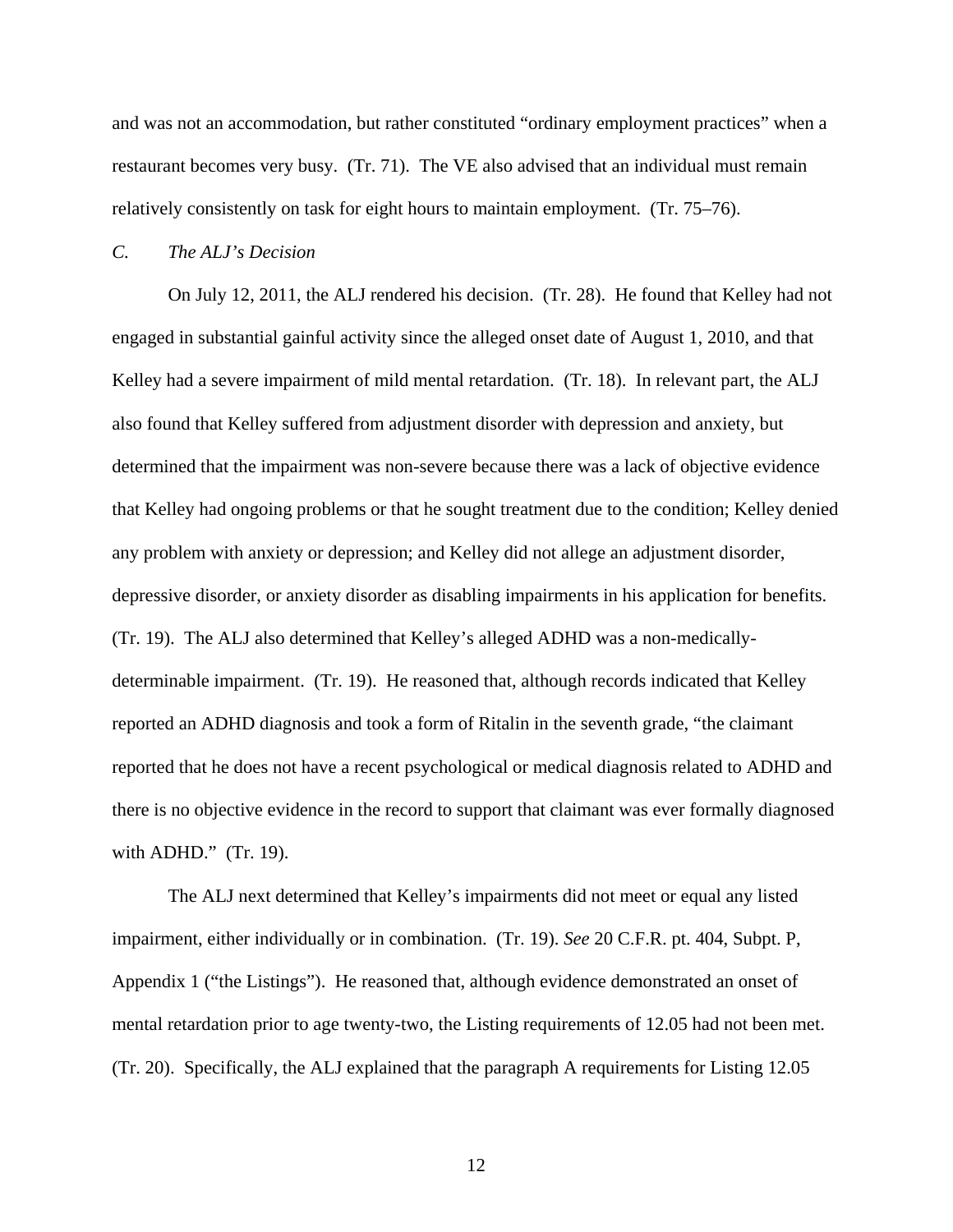were not satisfied because Kelley and his mother both testified that he was not dependent on others for his personal needs. (Tr. 20). Second, the ALJ found that the paragraph B requirements were not met because, although Kelley's 1995 and 1997 IQ scores fell within the requisite range, Kelley's 2009 IQ scores were not within the requisite range and more accurately reflected his true IQ. (Tr. 20). The ALJ reasoned that the record demonstrated that Kelley's "functional ability is much greater than his academic records would indicate" and Dr. Rini opined that the 2009 scores accurately reflected Kelley's abilities. (Tr. 20). Third, the ALJ found that the paragraph C requirements were not met because, although Kelley satisfied the IQ requirement, he did not have the requisite physical or mental impairment imposing an additional and significant work-related limitation of function. (Tr. 21). Last, the ALJ determined that Kelley did not satisfy the paragraph D requirements because Kelley only possessed mild restrictions in activities of daily living, exhibited mild difficulties in social functioning, displayed moderate difficulties with regard to concentration, persistence, or pace, and experienced no episodes of decompensation. (Tr. 21-22).

The ALJ ultimately found that Kelley had the following RFC:

[t]o perform a full range of work at all exertional levels but with the following nonexertional limitations: the claimant is able to understand, remember, and carry out simple, routine, and repetitive tasks; further, the claimant would be able to keep pace to complete tasks and meet quotas typically found in unskilled work; finally, the claimant would be able to read only short simple words and could not perform tasks requiring handling money.

(Tr. 23). With respect to his RFC finding, the ALJ afforded significant weight to the opinion of state agency psychological consultant Dr. Unversaw. (Tr. 25). When assessing Kelley's credibility, the ALJ determined that Kelley's overall level of functioning, including his activities of daily living, social functioning, and concentration, persistence, and pace, suggested that he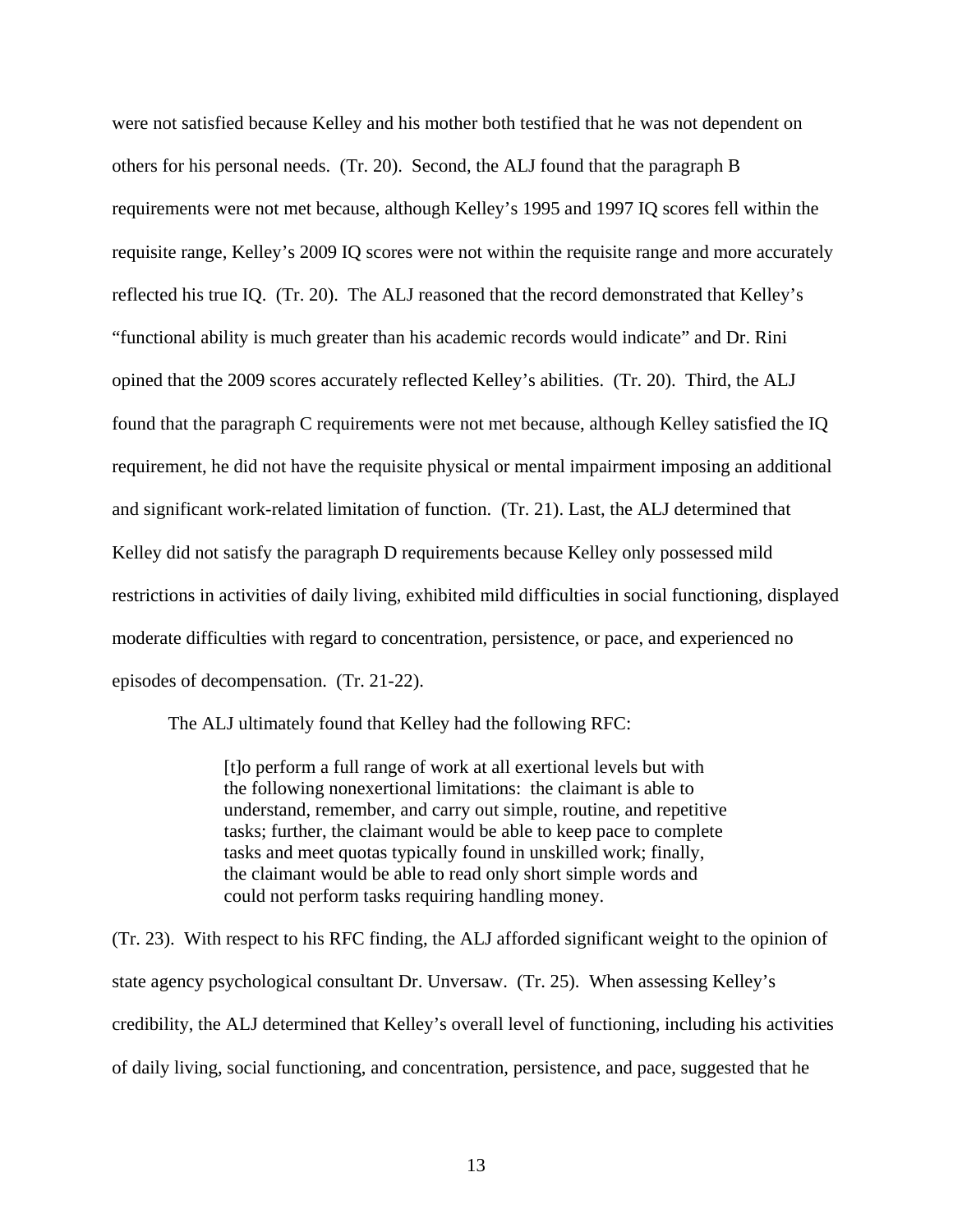was not as impaired as he alleged. (Tr. 24). The ALJ emphasized, among other things, Kelley's ability to take care of himself and his daughter with some help from his mother; Kelley's ability to socially function well enough to apply for and obtain multiple jobs, care for his daughter, and attend medical appointments; Kelley's ability to follow instructions and answer questions without difficulty during medical appointments; and Kelley's ability to obtain a license with no difficulties. (Tr. 24). The ALJ recognized that both Dr. Rini and Kelley's mother believed that Kelley may overestimate his own capabilities, and the ALJ confirmed that he took this into consideration when assessing Kelley's RFC (without explaining how, *see infra*). (Tr. 25).

 Ultimately, the ALJ determined that, although Kelley's mild mental retardation impairment was severe, it did not preclude him from completing basic work-related activities. (Tr. 25). Based on Kelley's RFC and the VE's testimony, the ALJ found that Kelley was not disabled because he was capable of performing his past relevant work as a dishwasher and he could perform several other occupations, such as hand packer, dining room attendant, and industrial cleaner. (Tr. 26–27).

#### **III. STANDARD OF REVIEW**

 The ruling made by the ALJ becomes the final decision of the Commissioner when the Appeals Council denies review. *Liskowitz v. Astrue*, 559 F.3d 736, 739 (7th Cir. 2009). Thereafter, in its review, the district court will affirm the Commissioner's finding of fact and denial of disability benefits if they are supported by substantial evidence. *Craft v. Astrue*, 539 F.3d 668, 673 (7th Cir. 2008). Substantial evidence consists of "such relevant evidence as a reasonable mind might accept as adequate to support a conclusion." *Richardson v. Perales,* 402 U.S. 389, 401 (1971). This evidence must be "more than a scintilla but may be less than a preponderance." *Skinner v. Astrue*, 478 F.3d 836, 841 (7th Cir. 2007). Thus, even if "reasonable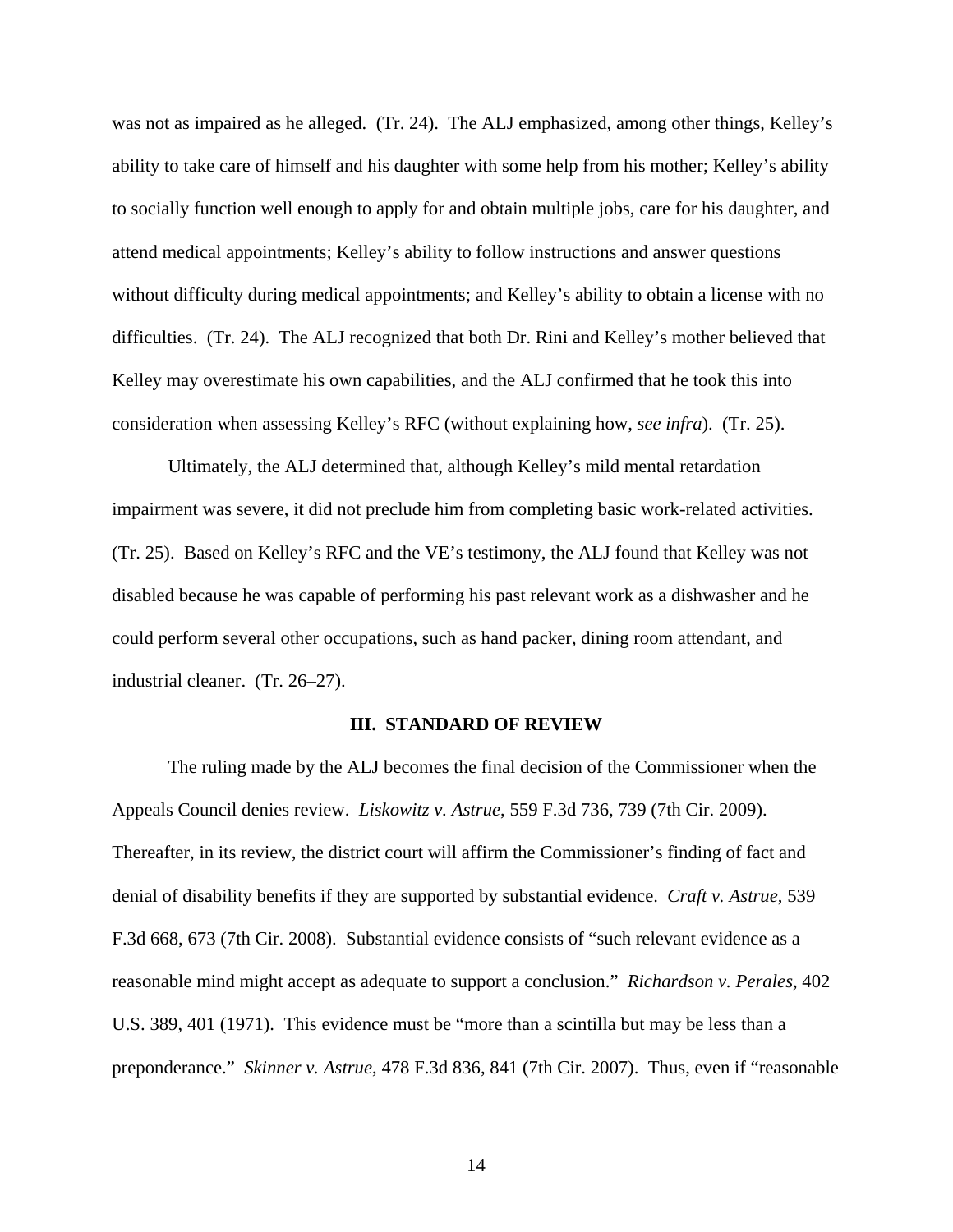minds could differ" about the disability status of the claimant, the Court must affirm the Commissioner's decision as long as it is adequately supported. *Elder v. Astrue*, 529 F.3d 408, 413 (7th Cir. 2008).

 In this substantial-evidence determination, the Court considers the entire administrative record but does not reweigh evidence, resolve conflicts, decide questions of credibility, or substitute the Court's own judgment for that of the Commissioner. *Lopez ex rel. Lopez v. Barnhart,* 336 F.3d 535, 539 (7th Cir. 2003). Nevertheless, the Court conducts a "critical review of the evidence" before affirming the Commissioner's decision, and the decision cannot stand if it lacks evidentiary support or an inadequate discussion of the issues. *Id.* Ultimately, while the ALJ is not required to address every piece of evidence or testimony presented, the ALJ must provide a "logical bridge" between the evidence and the conclusions. *Terry v. Astrue*, 580 F.3d 471, 475 (7th Cir. 2009).

 Further, conclusions of law are not entitled to deference; so, if the Commissioner commits an error of law, reversal is required without regard to the volume of evidence in support of the factual findings. *Binion v. Chater*, 108 F.3d 780, 782 (7th Cir. 1997).

## **IV. ANALYSIS**

 Disability and supplemental insurance benefits are available only to those individuals who can establish disability under the terms of the Social Security Act. *Estok v. Apfel*, 152 F.3d 636, 638 (7th Cir. 1998). Specifically, the claimant must be unable "to engage in any substantial gainful activity by reason of any medically determinable physical or mental impairment which can be expected to result in death or which has lasted or can be expected to last for a continuous period of not less than 12 months." 42 U.S.C. § 423(d)(1)(A). The Social Security regulations create a five-step sequential evaluation process to be used in determining whether the claimant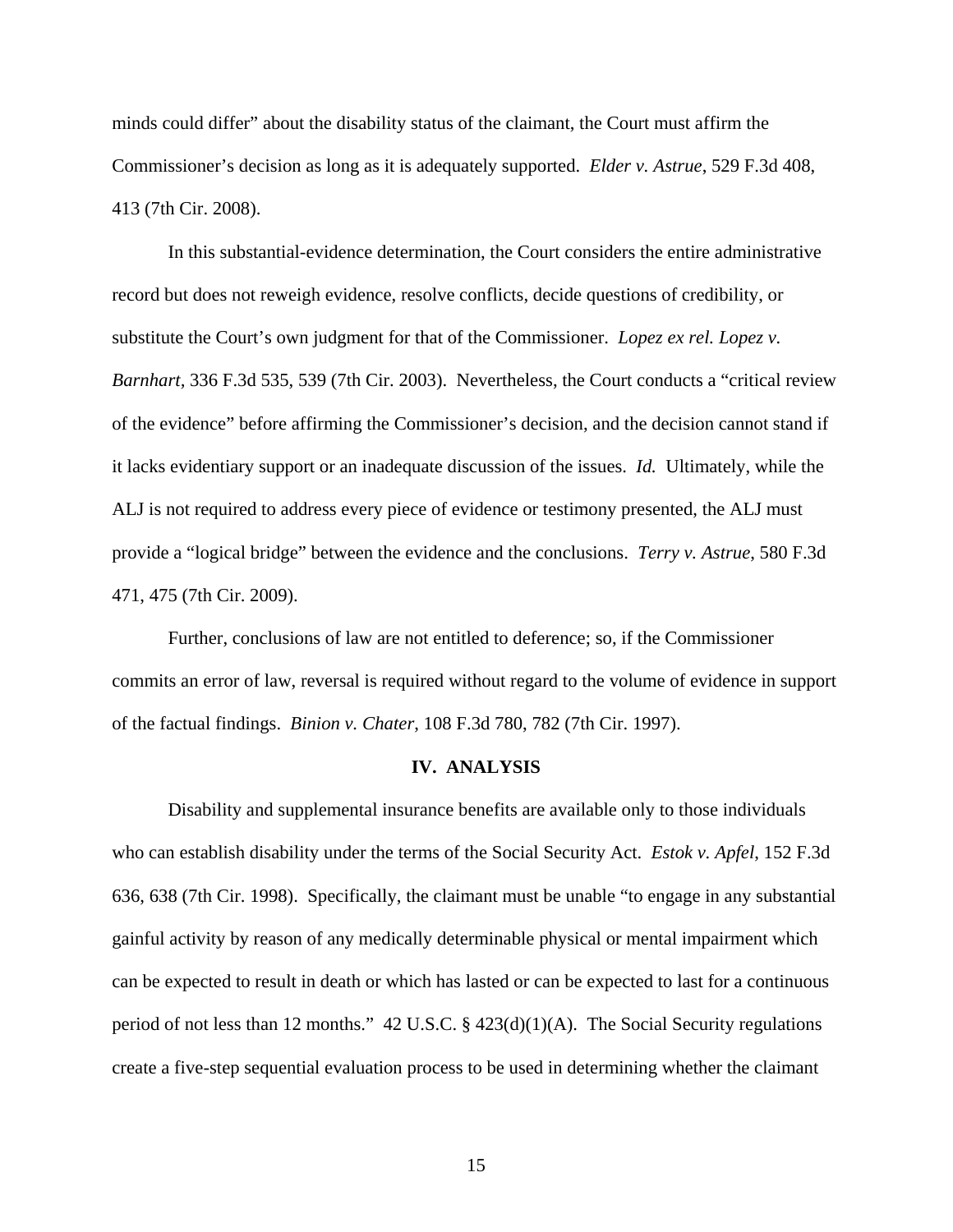has established a disability. 20 C.F.R. § 404.1520(a)(4)(i)-(v). The steps are to be used in the following order:

- 1. Whether the claimant is currently engaged in substantial gainful activity;
- 2. Whether the claimant has a medically severe impairment;
- 3. Whether the claimant's impairment meets or equals one listed in the regulations;
- 4. Whether the claimant can still perform relevant past work; and
- 5. Whether the claimant can perform other work in the community.

*Dixon v. Massanari*, 270 F.3d 1171, 1176 (7th Cir. 2001). At step three, if the ALJ determines that the claimant's impairment or combination of impairments meets or equals an impairment listed in the regulations, disability is acknowledged by the Commissioner. 20 C.F.R. § 404.1520(a)(4)(iii). However, if a listing is not met or equaled, in between steps three and four, the ALJ must then assess the claimant's RFC, which, in turn, is used to determine whether the claimant can perform his past work under step four and whether the claimant can perform other work in society at step five of the analysis. 20 C.F.R. § 404.1520(e). The claimant has the initial burden of proof in steps one through four, while the burden shifts to the Commissioner in step five to show that there are a significant number of jobs in the national economy that the claimant is capable of performing. *Young v. Barnhart*, 362 F.3d 995, 1000 (7th Cir. 2004).

Kelley takes issue with several aspects of the ALJ's decision. First, Kelley argues that the ALJ erred in finding that his adjustment disorder was non-severe. Second, Kelley contends that the ALJ improperly determined that his impairments did not meet or equal Listing 12.05. Third, Kelley argues that the ALJ failed to account for some of his alleged limitations in the RFC and failed to properly weigh the hearing testimony. The Court addresses each argument in correspondence with the sequential order of the ALJ's evaluation.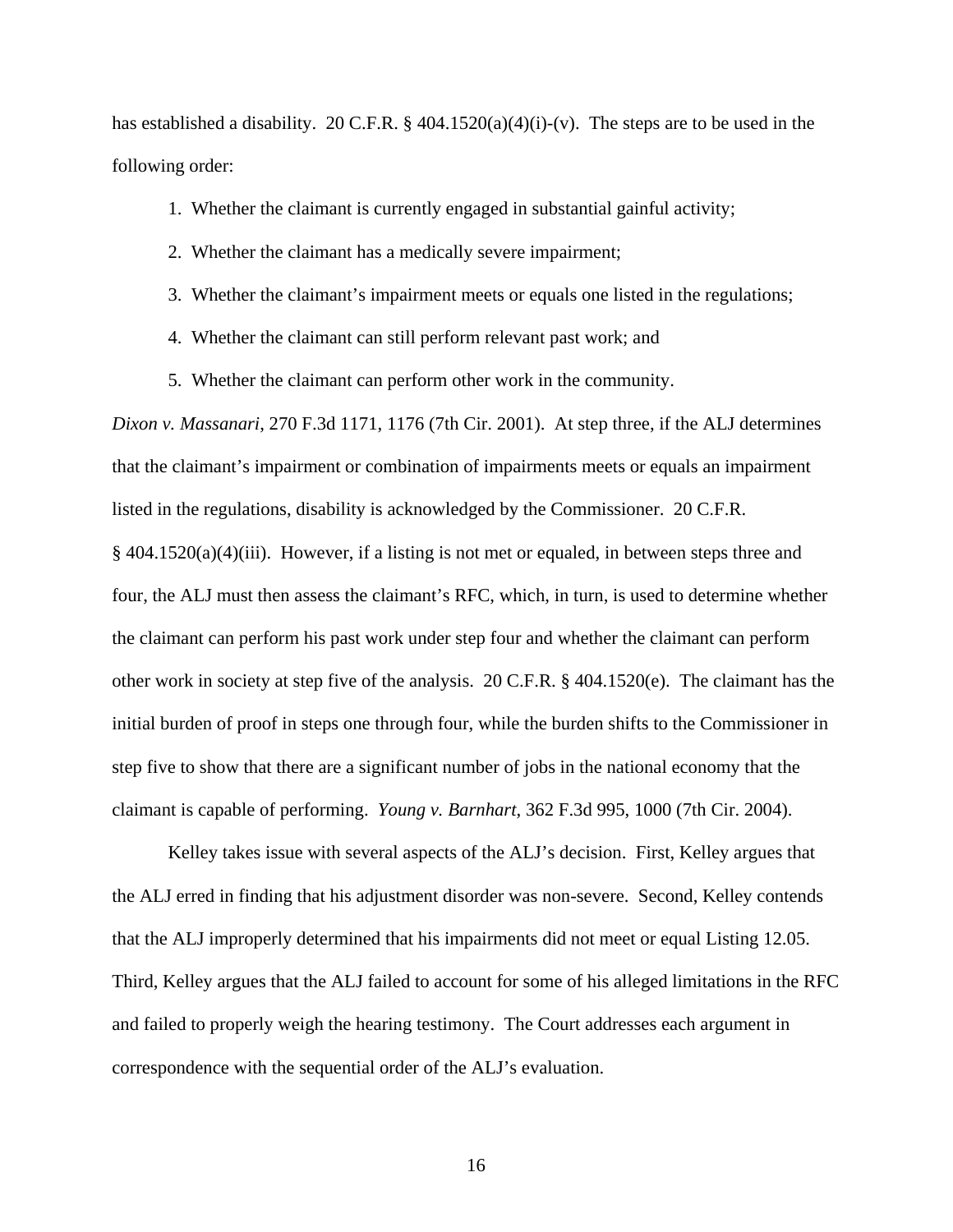*A. Whether the ALJ erred in finding that Kelley's adjustment disorder was non-severe* 

Kelley first challenges the ALJ's step two determination that Kelley's adjustment

disorder was non-severe. At step two, the ALJ must determine the severity of the claimant's

impairments. 20 C.F.R. § 404.1520(a)(4)(ii). An impairment is severe if it significantly limits

the claimant's physical or mental ability to perform basic work activities. 20 C.F.R.

§§ 404.1520(c); 404.1521(a). According to 20 C.F.R. § 404.1521(b), "basic work activities"

means:

the abilities and aptitudes necessary to do most jobs. Examples of these include-- (1) Physical functions such as walking, standing, sitting, lifting, pushing, pulling, reaching, carrying, or handling;

(2) Capacities for seeing, hearing, and speaking;

(3) Understanding, carrying out, and remembering simple instructions;

(4) Use of judgment;

(5) Responding appropriately to supervision, co-workers and usual work situations; and

(6) Dealing with changes in a routine work setting.

20 C.F.R. § 404.1521(b).

 In determining that Kelley's adjustment disorder with depression and anxiety was a nonsevere impairment, the ALJ reasoned that the impairment did not significantly limit Kelley's ability to perform work activities. The ALJ indicated that despite Dr. Rini's diagnosing Kelley with adjustment disorder with underlying depression and anxiety, Dr. Rini had also indicated that Kelley was not bothered by any depression or anxiety during his testing. The ALJ also supported his finding by stating that Kelley had specifically denied problems with anxiety or depression, and there was no objective evidence indicating that Kelley had ongoing problems or sought treatment for adjustment disorder. (Tr. 19).

There are some troubling aspects of the ALJ's step two determination. First, while the ALJ relied on Dr. Rini's assessment to make his determination, he did not make mention of other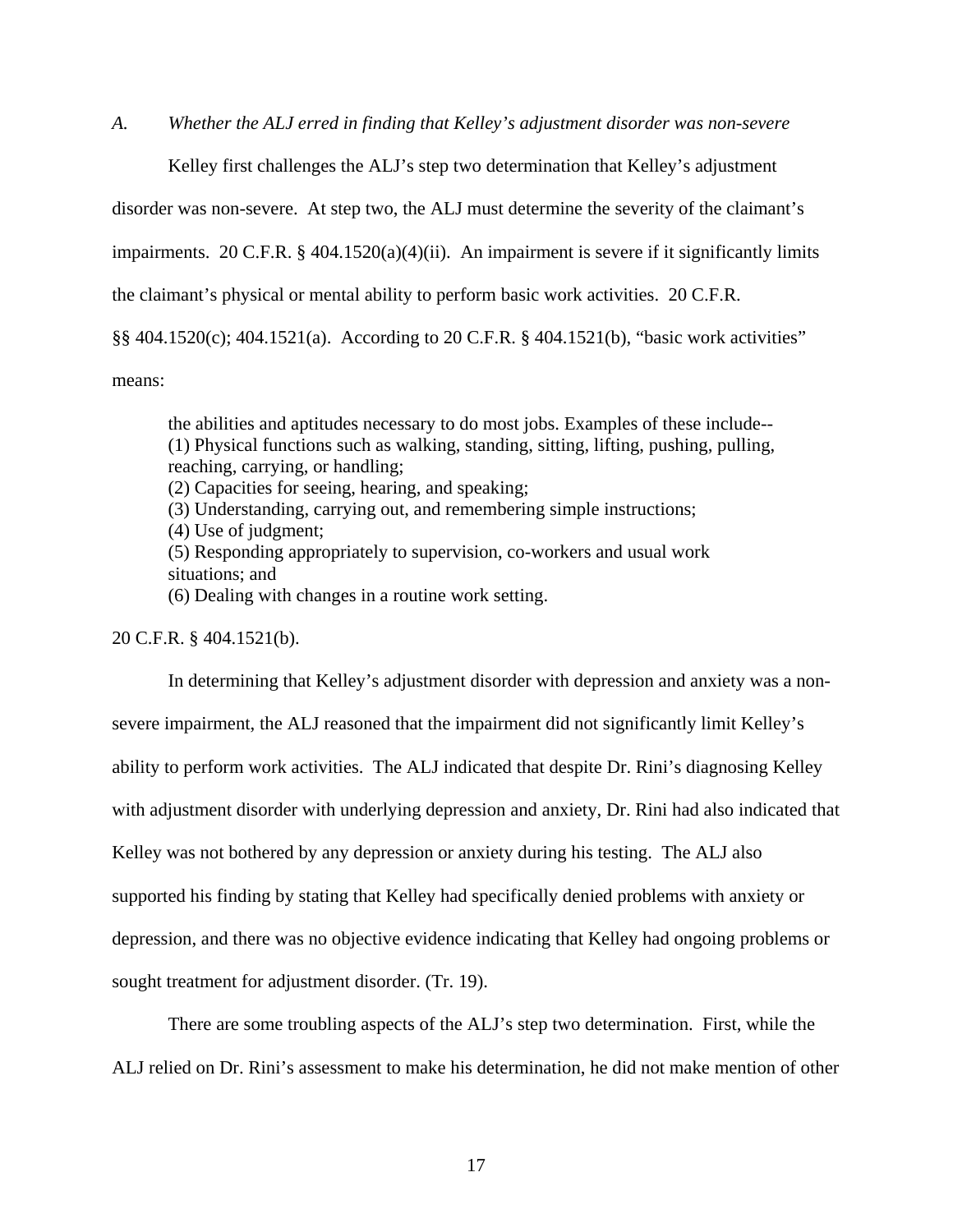information contained in Dr. Rini's assessment which may have specifically supported a finding that Kelley's adjustment disorder was severe. For instance, at step two, the ALJ completely ignored Dr. Rini's impression that Kelley overstated his capabilities and that Kelley's report of his own abilities may not be reliable. Dr. Rini's opinion in this respect would potentially account for Kelley's self-proclaimed denial of any problems with anxiety or depression and Kelley's having not sought further treatment for his mental health condition. Yet, no such discussion of this evidence favoring Kelley was provided, despite the ALJ's reliance on other aspects of Dr. Rini's report, and this was error. *See Denton v. Astrue*, 596 F.3d 419, 425 (7th Cir. 2010) (noting that the ALJ has an obligation to consider all relevant evidence and cannot "cherry-pick" facts that support a finding of non-disability while ignoring evidence that points to a disability finding).

Additionally, although the ALJ supported his step two finding by noting Kelley's lack of treatment for adjustment disorder, the ALJ failed to inquire as to Kelley's reasons for not seeking treatment for his mental health problems. Had the ALJ inquired into the reason for Kelley's failure to pursue regular medical treatment for his mental health issues, then the ALJ would have been in a position to evaluate whether Kelley's self-reported capabilities were in fact credible, despite Dr. Rini's opinion that they were not. *See e.g., Shauger v. Astrue*, 675 F.3d 690, 696 (7th Cir. 2012) ("an ALJ must first explore the claimant's reasons for the lack of medical care before drawing a negative inference.") (citations omitted); SSR 96–7p ("the adjudicator must not draw any inferences about an individual's symptoms and their functional effects from a failure to seek or pursue regular medical treatment without first considering any explanations that the individual may provide, or other information in the case record, that may explain infrequent or irregular medical visits or failure to seek medical treatment."); *see also Mendez v. Barnhart*, 439 F.3d 360,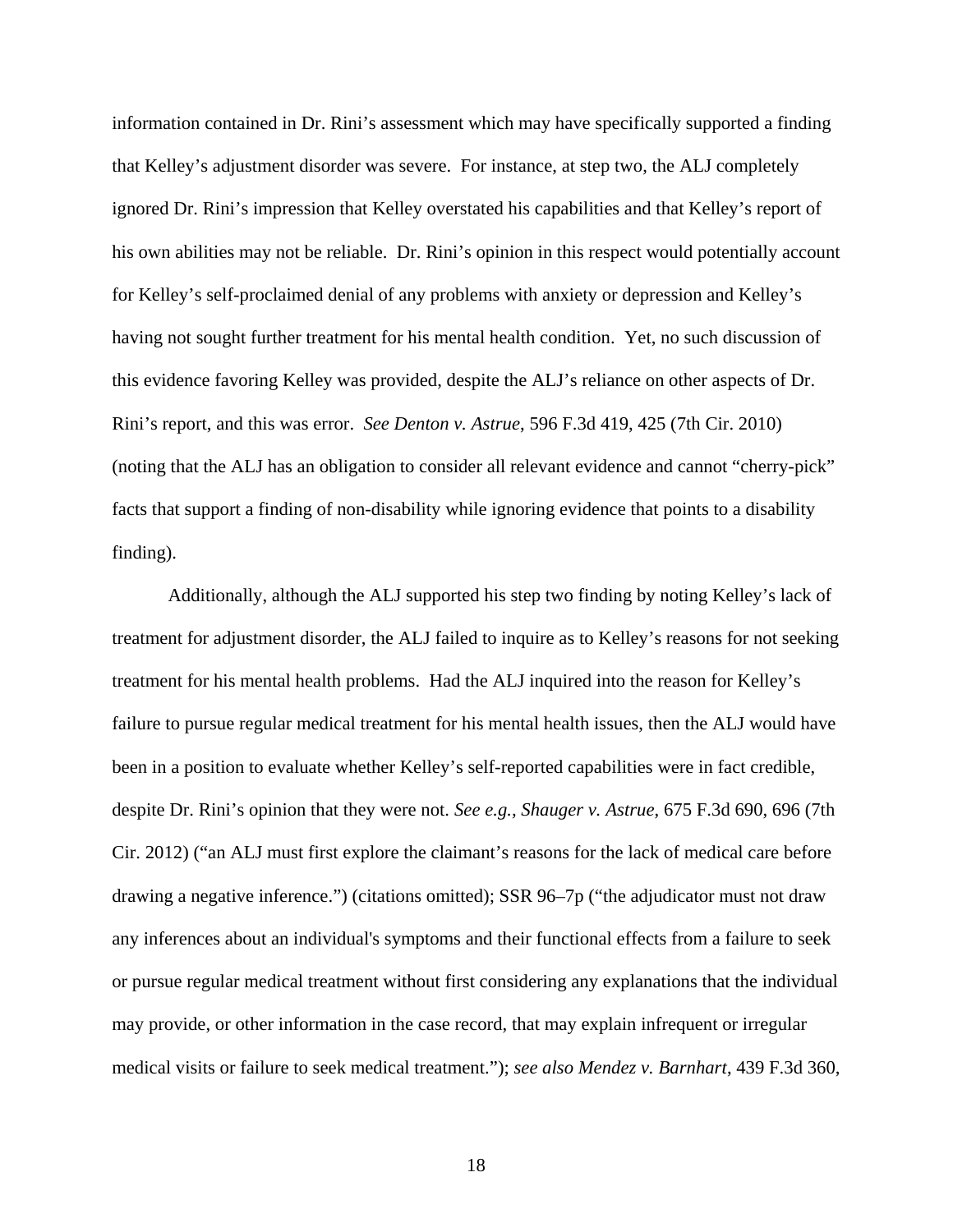361-62 (7th Cir. 2006) ("The fact that a psychiatric patient does not follow through on counseling or take antipsychotic drugs regularly is a common consequence of being psychotic *and is especially to be expected of a person with a very low IQ*.") (emphasis added). The Court recognizes that some evidence of record, such as Dr. Unversaw's report, might support the ALJ's overall conclusion that Kelley's adjustment disorder with depression and anxiety was nonsevere. However, the ALJ did not mention Dr. Unversaw's report as a basis for supporting his conclusion at step two. Even so, on remand, the ALJ needs to explain his inconsistent reliance on Dr. Rini's opinion and determine the reason for Kelley's lack of mental health treatment.

The Court realizes of course that once the ALJ finds any severe impairment—as he did here, by finding that Kelley suffered from the severe impairment of mild mental retardation—the claimant has already met the necessary threshold at step two and the ALJ is required to proceed with the five-step analysis. 20 C.F.R. § 404.1520(a)(4)(ii) (requiring a "severe" impairment to move on to step three); *Castile v. Astrue*, 617 F.3d 923, 926–27 (7th Cir. 2010) ("[T]he step two determination of severity is merely a threshold requirement."). However, in this case, the severity of other impairments also affected the ALJ's equivalency determination (step three), and therefore a correct assessment at step two remains important. *See e.g., Farrell v. Astrue*, 692 F.3d 767, 772 (7th Cir. 2012). Consequently, the Court remands the case so the ALJ may support his step two analysis with sufficient discussion.

*B. Whether the ALJ's finding that Kelley did not meet Listing 12.05 was supported by substantial evidence* 

 Kelley next challenges the ALJ's determination that he did not meet or equal any of the impairments listed in 20 C.F.R. pt. 404, Subpt. P, Appendix 1. Specifically, Kelley contends that he satisfied Listing 12.05(C) for mental retardation. The Commissioner disagrees.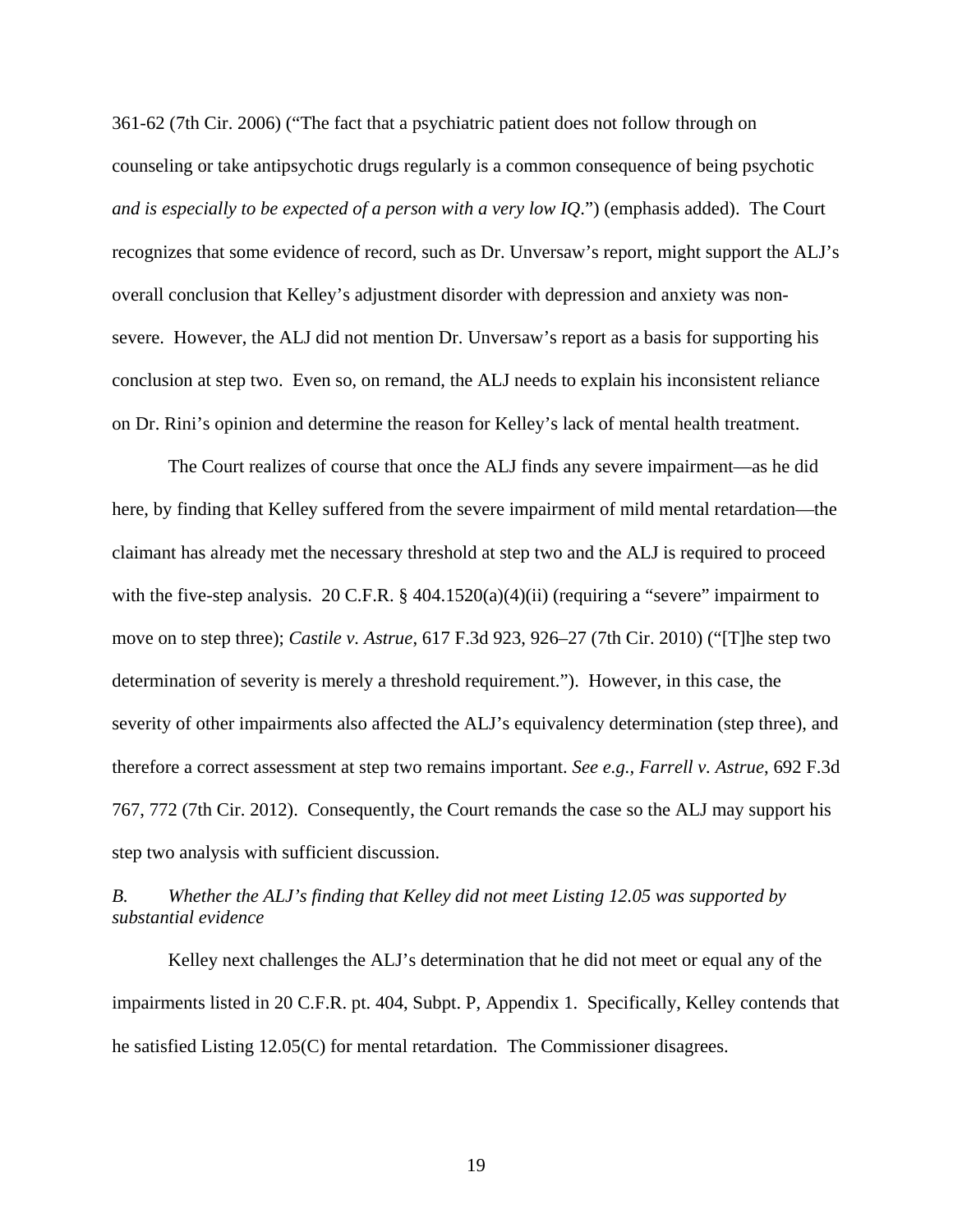At step three, the ALJ must determine whether the claimant has met any of the listed impairments enumerated in the Listing of Impairments found in 20 C.F.R. pt. 404, Subpt. P, Appendix 1. The Listing of Impairments describes impairments for each of the major body systems that the Social Security Administration considers to be severe enough to prevent an individual from doing any gainful activity. 20 C.F.R. § 404.1525. Thus, when a claimant satisfies the criteria of a Listing, that person is deemed disabled and is automatically entitled to benefits, regardless of his age, education, or work experience. *Id*.; 20 C.F.R. § 404.1526. For each Listing, there are objective medical findings and other findings that must be met to satisfy the criteria of that Listing. *Id*. Furthermore, the claimant bears the burden of proving that his impairments meet the requirements of a Listing. *See Maggard v. Apfel,* 167 F.3d 376, 380 (7th Cir. 1999).

 Listing 12.05 contains an introductory paragraph with the basic description of the impairment "mental retardation." Listing 12.05 also contains four sets of criteria (A through D). If the claimant satisfies the description in the introductory paragraph *and* any one of the four sets of criteria (A through D), then the claimant meets the Listing, and the claimant will be deemed disabled. *See Adkins v. Astrue*, 226 Fed.Appx. 600, 604-05 (7th Cir. 2007) (unpublished opinion). Listing 12.05 states:

> Mental retardation refers to significantly subaverage general intellectual functioning with deficits in adaptive functioning initially manifested during the developmental period; i.e., the evidence demonstrates or supports onset of the impairment before age 22. The required level of severity for this disorder is met when the requirements in A, B, C, or D are satisfied.

> > A. Mental incapacity evidenced by dependence upon others for personal needs (e.g., toileting, eating, dressing, or bathing) and inability to follow directions, such that the use of standardized measures of intellectual functioning is precluded; or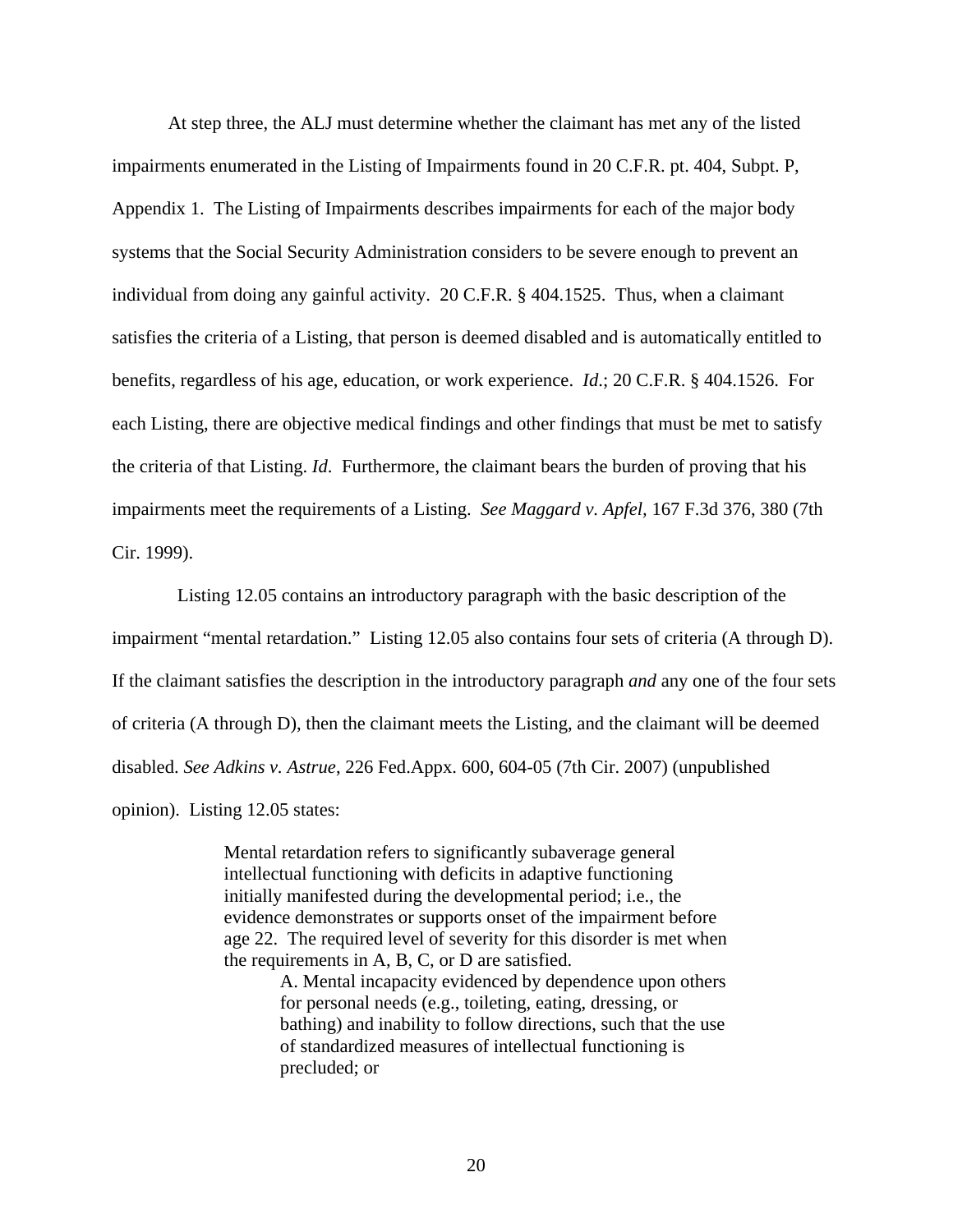B. A valid verbal, performance, or full scale IQ of 59 or less; or C. A valid verbal, performance, or full scale IQ of 60 through 70 and a physical or other mental impairment imposing an additional and significant work-related limitation of function; or D. A valid verbal, performance, or full scale IQ of 60 through 70, resulting in at least two of the following: 1. Marked restriction of activities of daily living; or 2. Marked difficulties in maintaining social functioning; or 3. Marked difficulties in maintaining concentration, persistence, or pace; or 4. Repeated episodes of decompensation, each of extended duration.

20 C.F.R. Pt. 404, Subpt. P, App. 1 §12.05.

 At step three, the ALJ determined in relevant part that, although Kelley had the requisite IQ score, he did not meet Listing 12.05(C) because he did not have any other physical or mental impairment that imposed additional significant work-related limitations in functioning. (Tr. 21). Listing 12.05 states that an additional impairment presents a significant work-related limitation of function if, "[it] is a 'severe' impairment, as defined in  $\S$ § 404.1520(c) and 416.920(c)." 20 C.F.R. Pt. 404, Subpt. P, App. 1. Although 20 C.F.R. § 404.1520(c) and § 416.920(c) define "severe impairment" for purposes of the step two analysis, they specifically state that a severe impairment is an impairment which significantly limits a claimant's physical or mental ability to do basic work activities. Thus, from a plain reading of the relevant Code of Federal Regulations, as cited, it appears that the definition of a "severe impairment" for purposes of step two is the same as the definition of an "additional and work-related limitation of function" for Listing 12.05. 20 C.F.R. §§ 404.1520(c), 416.920(c).

 In *Higgins v. Barnhart*, the Seventh Circuit afforded deference to the Social Security Administration's similar interpretation of the regulation, noting that the Administration, itself,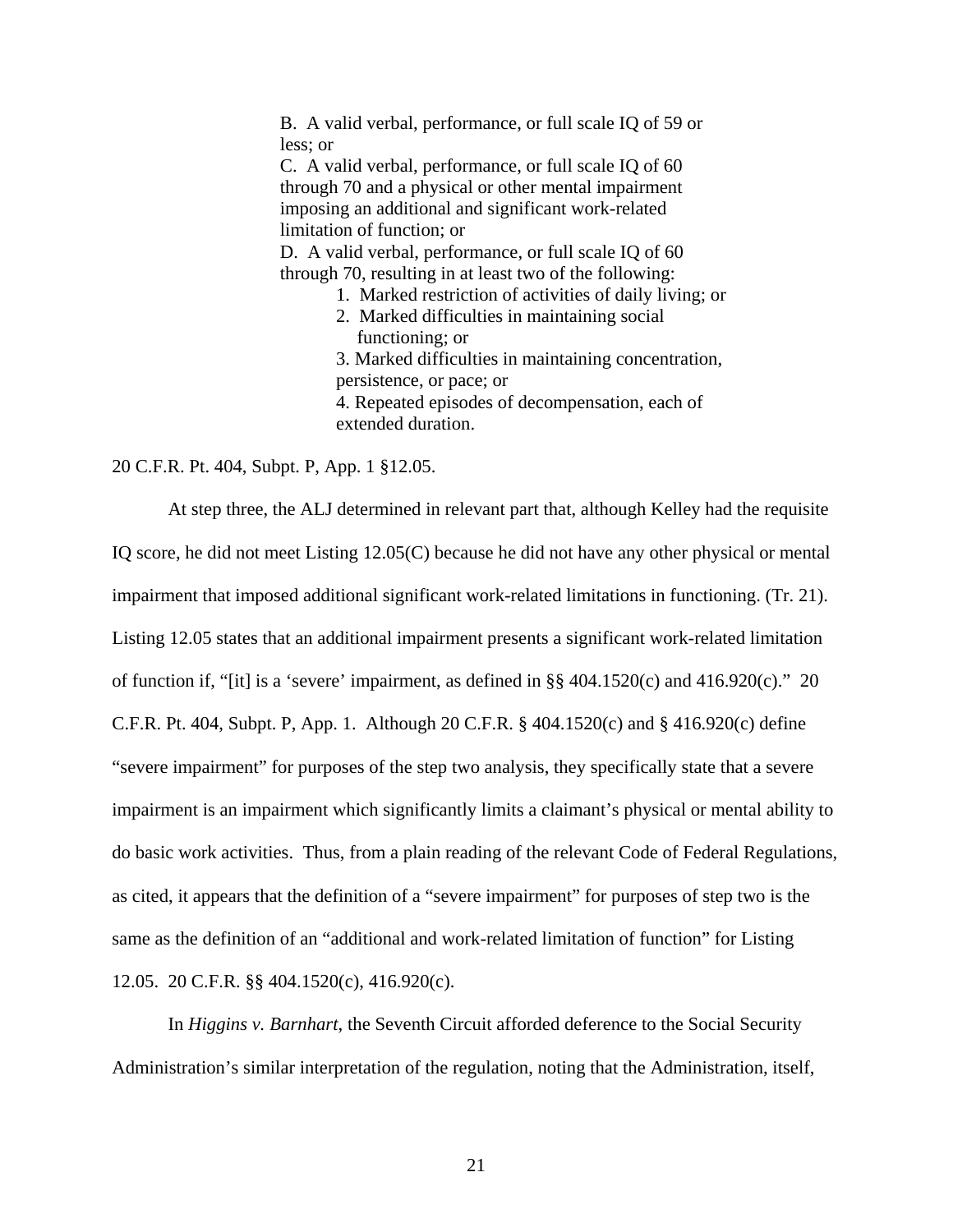equated "additional and significant work-related limitation" with "severe." *Higgins v. Barnhart,*  42 Fed.Appx. 846, 849-850 (7th Cir. 2002) (unpublished opinion). *See also Peterson v. Astrue*, No. 09 C 50084, 2010 WL 5423751, at \*6 (N.D. Ill. Dec. 22, 2010) ("Seventh Circuit case law clearly equates the meanings of 'additional and significant work-related limitation of function' requirement under § 12.05C and Step Two's 'severity standard'"); *Elster v. Barnhart*, No. 01 C 4085, 2003 WL 124432, at \*5 (N.D. Ill. Jan. 13, 2003) ("the newly revised § 12.00 equates 'additional and significant' with 'severe.'").

Here, the ALJ failed to mention whether Kelley's adjustment disorder had any impact on Kelley's ability to satisfy Listing 12.05(C). This is likely because the ALJ had already determined that Kelley's adjustment disorder was a non-severe impairment—a decision that, for the reasons previously discussed, requires remand. Should it ultimately be determined that Kelley has another severe impairment at step two, such as adjustment disorder, then this would be a finding that would be synonymous with Kelley's having an "additional and significant work-related limitation of function" under 12.05(C). Thus, on remand, the Court directs the ALJ to adequately explain how Kelley's adjustment disorder (or any other limitation for that matter) impacts his ability to satisfy Listing 12.05(C).

 For purposes of remand, the Court also notes that the ALJ erred by misstating the standard noted in Listing 12.05's introductory paragraph. In his analysis, the ALJ asserted that, although there is evidence of Kelley's suffering from deficits in adaptive functioning, there is little evidence that Kelley had a "'*significant*' adaptive deficit " related to his social or interpersonal skills. (Tr. 20-21) (emphasis added). However, Listing 12.05 only requires *deficits* in adaptive functioning—not *significant* deficits. *See* 20 C.F.R. Pt. 404, Subpt. P, App. 1 §12.05 ("Intellectual disability refers to significantly subaverage general intellectual functioning *with*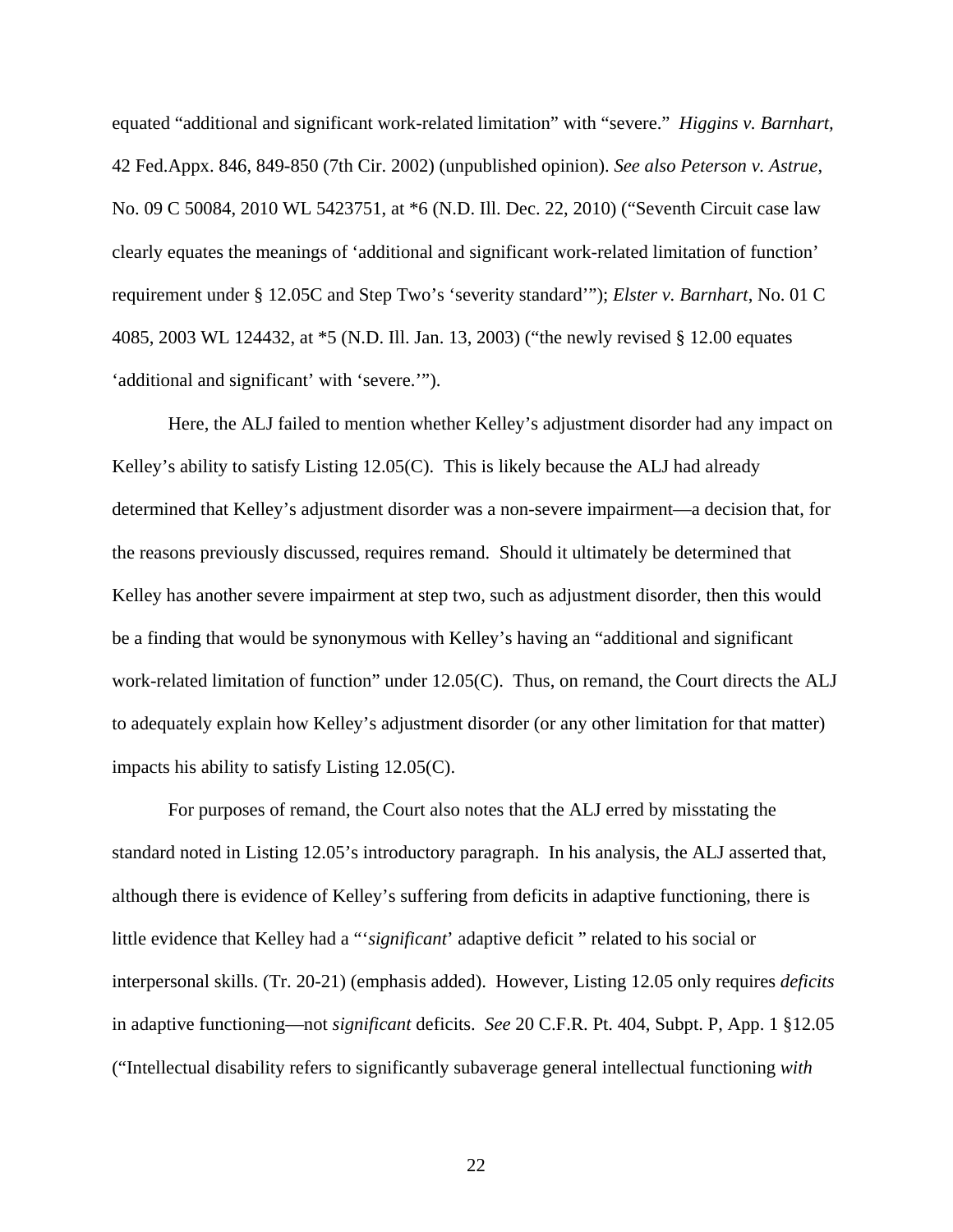*deficits in adaptive functioning* initially manifested during the developmental period . . .") (emphasis added); *Novy v. Astrue*, 497 F.3d 708, 710 (7th Cir. 2007) ("The key term in the introductory paragraph . . . is 'deficits in adaptive functioning.' The term denotes inability to cope with the challenges of ordinary everyday life.") (citing APA, *Diagnostic and Statistical Manual of Mental Disorders, Text Revision (DSMIV-TR)* 42 (4th Ed. 2000)). Consequently, on remand, the ALJ shall apply the correct standard in determining whether Kelley also satisfied Listing 12.05's introductory paragraph requirements.

# *C. Whether the ALJ erred with respect to his credibility finding and resulting RFC determination*

 Kelley asserts that in deciding his RFC, the ALJ failed to make an adequate credibility finding with respect to the hearing testimony provided by him and his mother, and failed to account for some of his alleged limitations in the RFC. The Court agrees.

 The RFC is an assessment of the work-related activities a claimant is able to perform on a regular and continued basis despite the limitations imposed by an impairment or combination of impairments. *Carradine v. Barnhart*, 360 F.3d 751, 780 n. 27 (7th Cir. 2004). This finding must be based upon all of the relevant evidence in the record, 20 C.F.R. § 404.1545(a), and this means that the ALJ is to consider, among other things, "statements about what [the claimant] can still do that have been provided by medical sources" and "descriptions and observations of [the claimant's] limitations . . . provided by [the claimant], [the claimant's] family, neighbors, friends, or other persons. *Id*. (citing 20 C.F.R. § 404.1545(e) and § 404.1529). Further, the ALJ must consider all medically determinable impairments, even if not considered "severe," 20 C.F.R. § 404.1545(a)(2), and the RFC determination must be supported by substantial evidence. *Arnett v. Astrue*, 676 F.3d 586, 591 (7th Cir. 2012). The ALJ's decision regarding a claimant's RFC is a legal decision, rather than a medical one. 20 C.F.R. §§ 404.1546(c), 404.1527(e).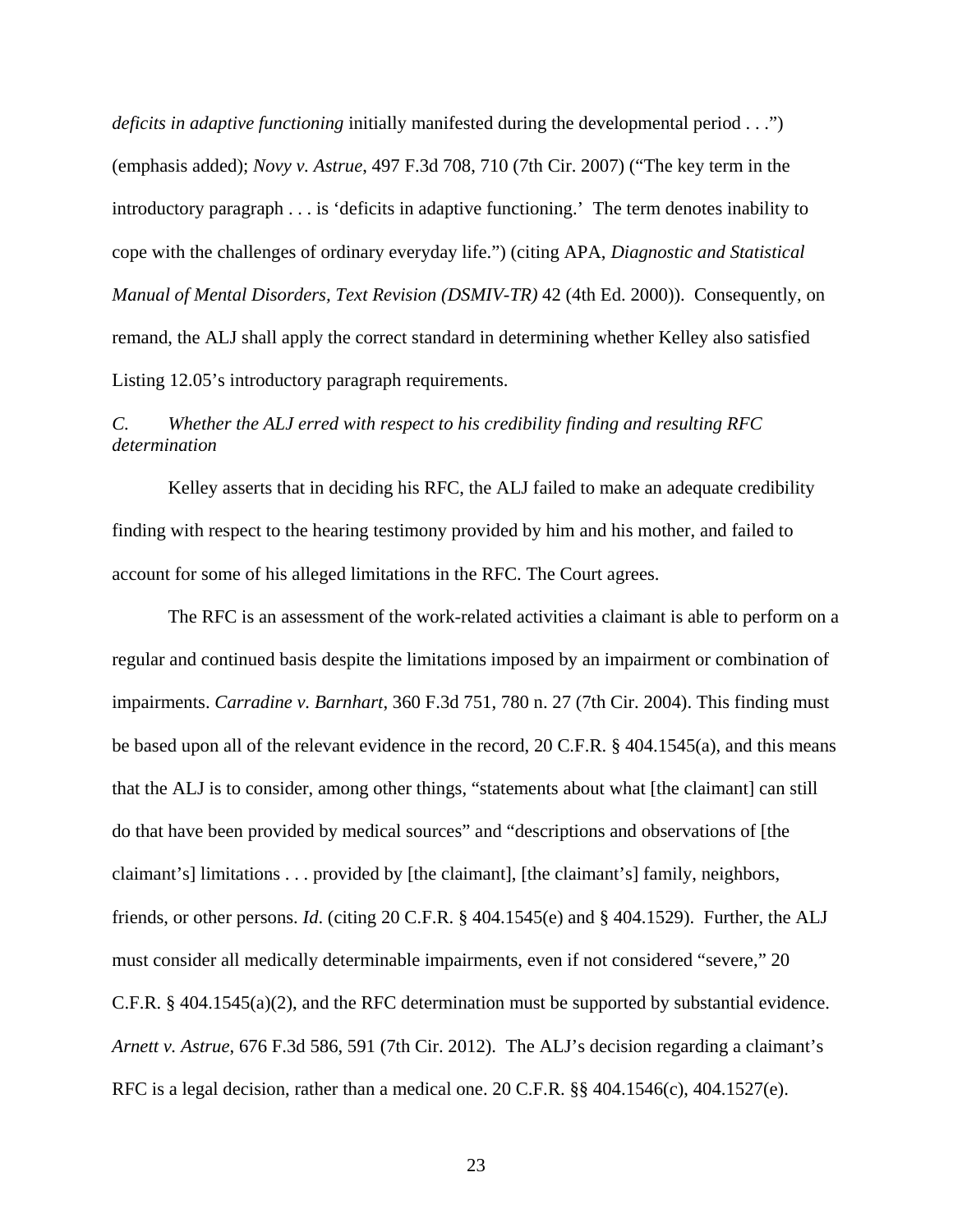Kelley is correct that in finding him not to be credible, the ALJ initially used the same boilerplate language which the Seventh Circuit has admonished ALJ's for using.<sup>7</sup> See, e.g., *Bjornson v. Astrue*, 671 F.3d 640, 645–46 (7th Cir. 2012). However, more problematic is the ALJ's failure to explain whether he found Kelley's complaints of difficulties with focusing, concentrating, and multi-tasking, to be incredible, or whether he believed that Kelley suffered from these limitations to the extent complained of and therefore somehow accounted for the restrictions in the RFC finding. (Tr. 24). Without such an explanation, $\delta$  the Court is unable to determine if the RFC finding adequately accounts for Kelley's lifelong documented difficulties of maintaining concentration and focus for a prolonged period of time. This is especially true where, in deciding the RFC, the ALJ afforded "significant weight" to the opinion of psychological consultant Dr. Unversaw, who believed that Kelley was capable of performing simple work because, in relevant part, he was not significantly limited in his ability to maintain attention, concentration, and persistence, sustain an ordinary routine, and work without distraction.

 The ALJ also erred by failing to sufficiently explain how Kelley's ability to engage in activities of daily living, care for his daughter with assistance, and independently obtain employment and attend medical appointments, means that Kelley is also able to perform a full day of work on a regular and consistent basis given his mental limitations. *See Bjornson,* 671 F.3d at 647 ("The critical differences between activities of daily living and activities in a fulltime job are that a person has more flexibility in scheduling the former than the latter, can get

 $\frac{1}{2}$ 7 Specifically the ALJ stated: "After careful consideration of the evidence, the undersigned finds that the claimant's medically determinable impairment could reasonably be expected to cause the alleged symptoms; however, the claimant's statements concerning the intensity, persistence and limiting effects of these symptoms are not credible to the extent they are inconsistent with the above residual functional capacity assessment." (Tr. 23).

<sup>8</sup> And the ALJ's vague statement that the "RFC has taken into account the alleged impairments that are encompassed by [being] mildly mentally retarded" is insufficient. (Tr. 24).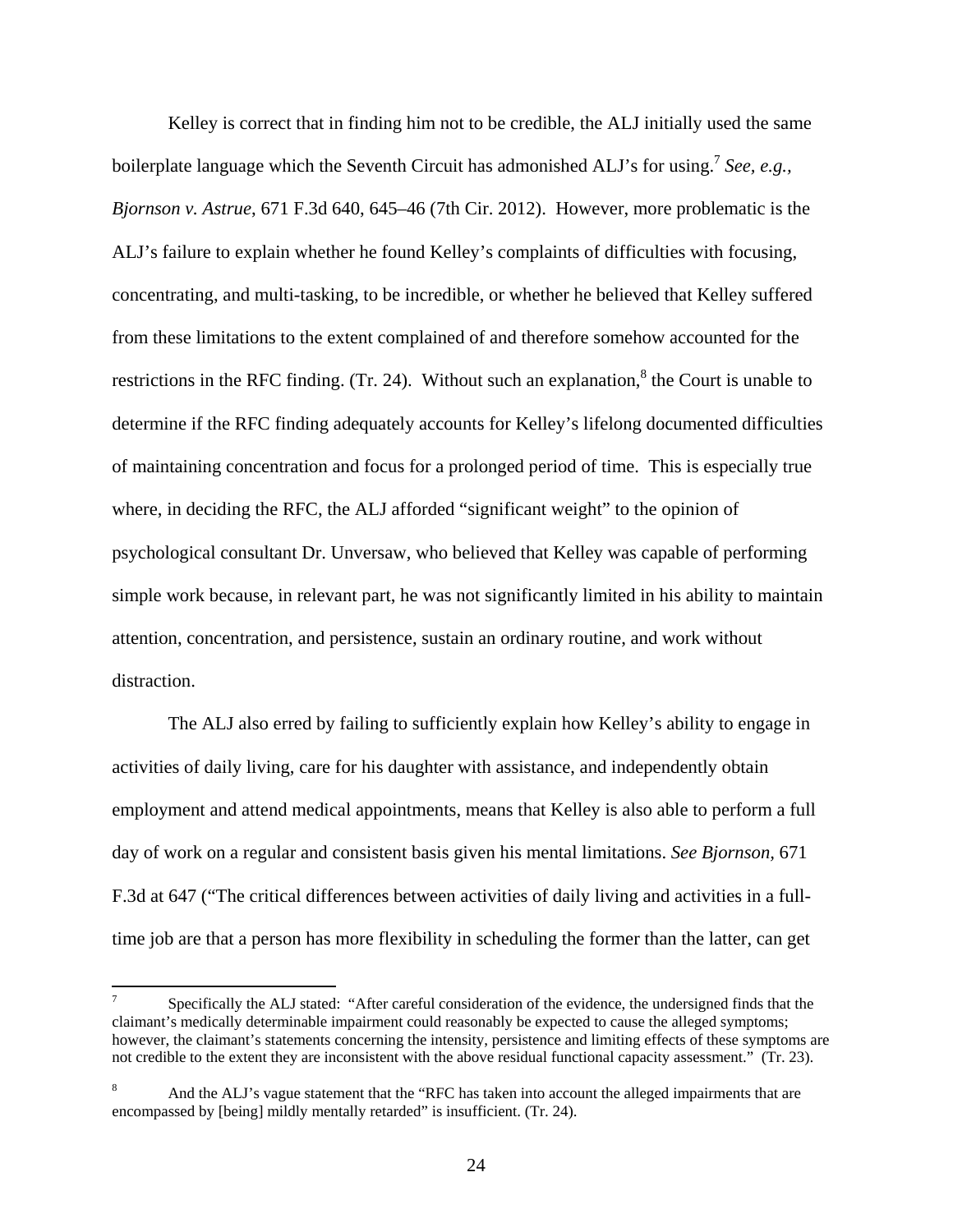help from other persons (in this case, Bjornson's husband and other family members), and is not held to a minimum standard of performance, as she would be by an employer."). In fact, Kelley has never been able to maintain a job for longer than six months. And while the ALJ supported his RFC finding by relying on Kelley's self-proclaimed abilities, the ALJ did so despite the opinions of Dr. Rini and Kelley's mother who believed that Kelley overstated his capabilities. The ALJ noted in conclusory fashion that he had taken into consideration the possibility that Kelley might have overestimated his own capabilities (as opined by Dr. Rini and Kelley's mother), but the ALJ never explained what he meant by this. In other words, the ALJ failed to explain in what respect he agreed that Kelley may have overstated his abilities and how Kelley's *actual* abilities were accounted for in the RFC finding.

 On remand, rather than making the blanket assertion that "[t]o the extent the claimant's allegations are inconsistent with this [RFC] assessment, such [statements] are not deemed fully credible," the ALJ is instructed to explain which statements of Kelley's were discredited, especially in regards to his ability to maintain concentration, persistence, and pace. In addition, the ALJ shall explain how Kelley's actual abilities and limitations were accounted for in the RFC assessment.

#### *D. Steps 4 and 5*

 The ALJ found that given the RFC determination, Kelley could perform his past work (step four) and other jobs that existed in significant numbers in the national economy (step five). However, without a proper credibility determination and RFC evaluation, steps four and five cannot be properly analyzed. *Young v. Barnhart*, 362 F.3d 995, 1000 (7th Cir. 2004) (the ALJ must determine the claimant's RFC before performing steps 4 and 5 because a flawed RFC typically skews questions posed to the VE); 20 C.F.R. §§ 404.1520, 404.1545; SSR 96-8p. In